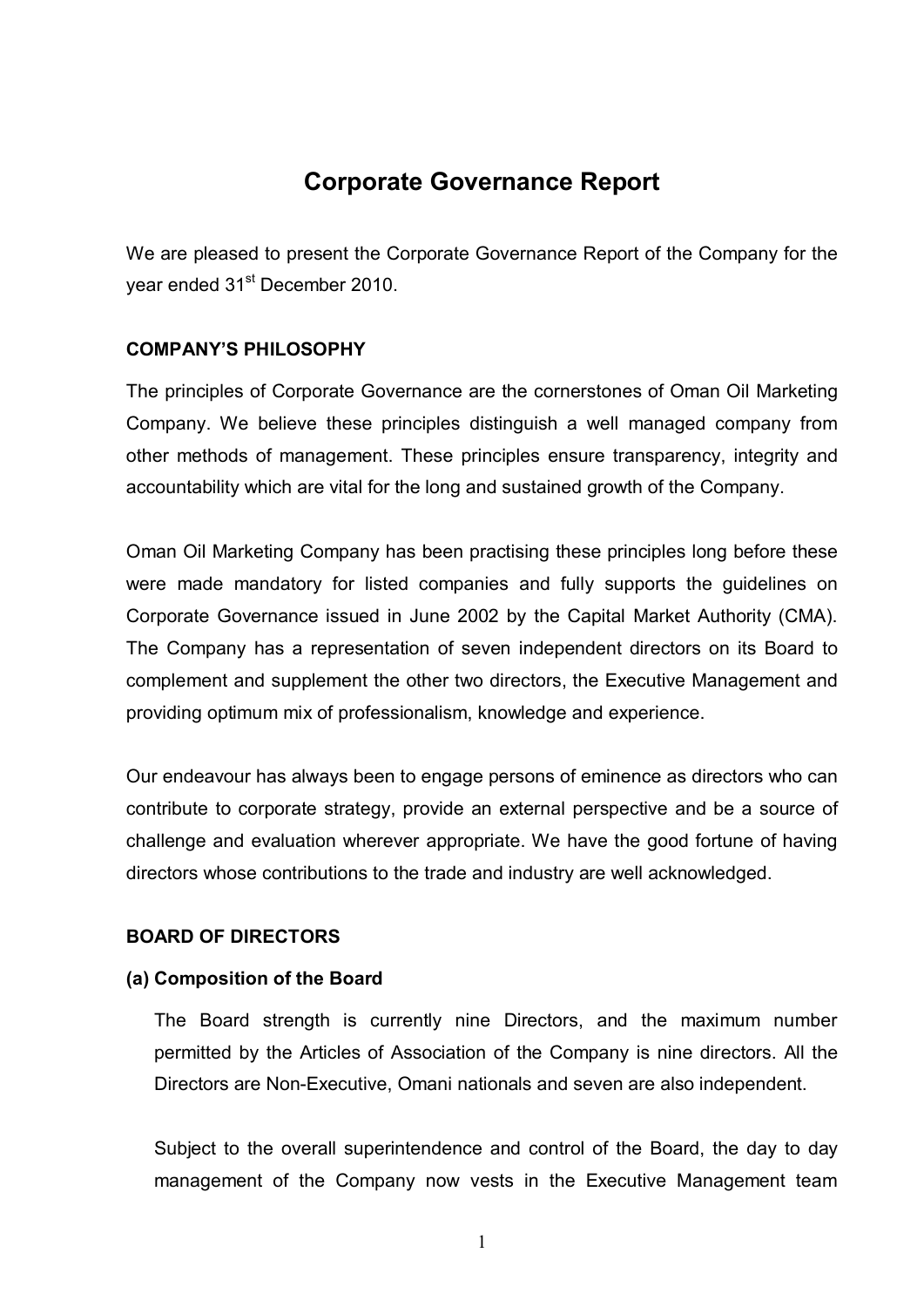headed by Eng. Omar Ahmed Salim Qatan, Chief Executive Officer and includes Mr. Raja Shahreen Othman, Mr. Hussain Jama Al Ishaqi, Mr Aminurddin bin Abdul Jalil, Mr. **ِ**Ahmed Kamel Mahmud, Mr. Faisal Abdulaziz Said Al Shanfari, Mr. Nabeel Salim Said Al Ruwaidhi and Mr. Mohammed Amor Rashid Al Barwani as members.

The CEO is a permanent invitee to the Board meetings of the Company. The Company Secretary is Mr. Raja Shahreen Othman.

### **(b) Process of nomination of Directors**

Directors are appointed for three years and retire by rotation and, if eligible, can offer themselves for re-election at the Annual General Meeting (AGM). There are arrangements for the filling of vacancies by the Board itself on a temporary basis. Individuals wishing to nominate themselves for election to Directorship to the Company's Board are required to complete and submit a nomination form to the Company at least two working days before the Annual General Meeting (AGM) of the Company. Notice of the AGM is published in the leading English and Arabic dailies at least two weeks in advance.

The process as laid down in the Commercial Companies Law and by the Capital Market Authority (CMA) in conjunction with the Articles of Association of the Company is adhered to. The Company has an induction program for Directors, which covers the business environment and the Company businesses as well as specific Corporate Governance elements (e.g. Confidentiality, Disclosure of Interest).

### **(c) Disclosures regarding appointment or re-appointment of Directors**

There were no changes in the Board of Directors during the year.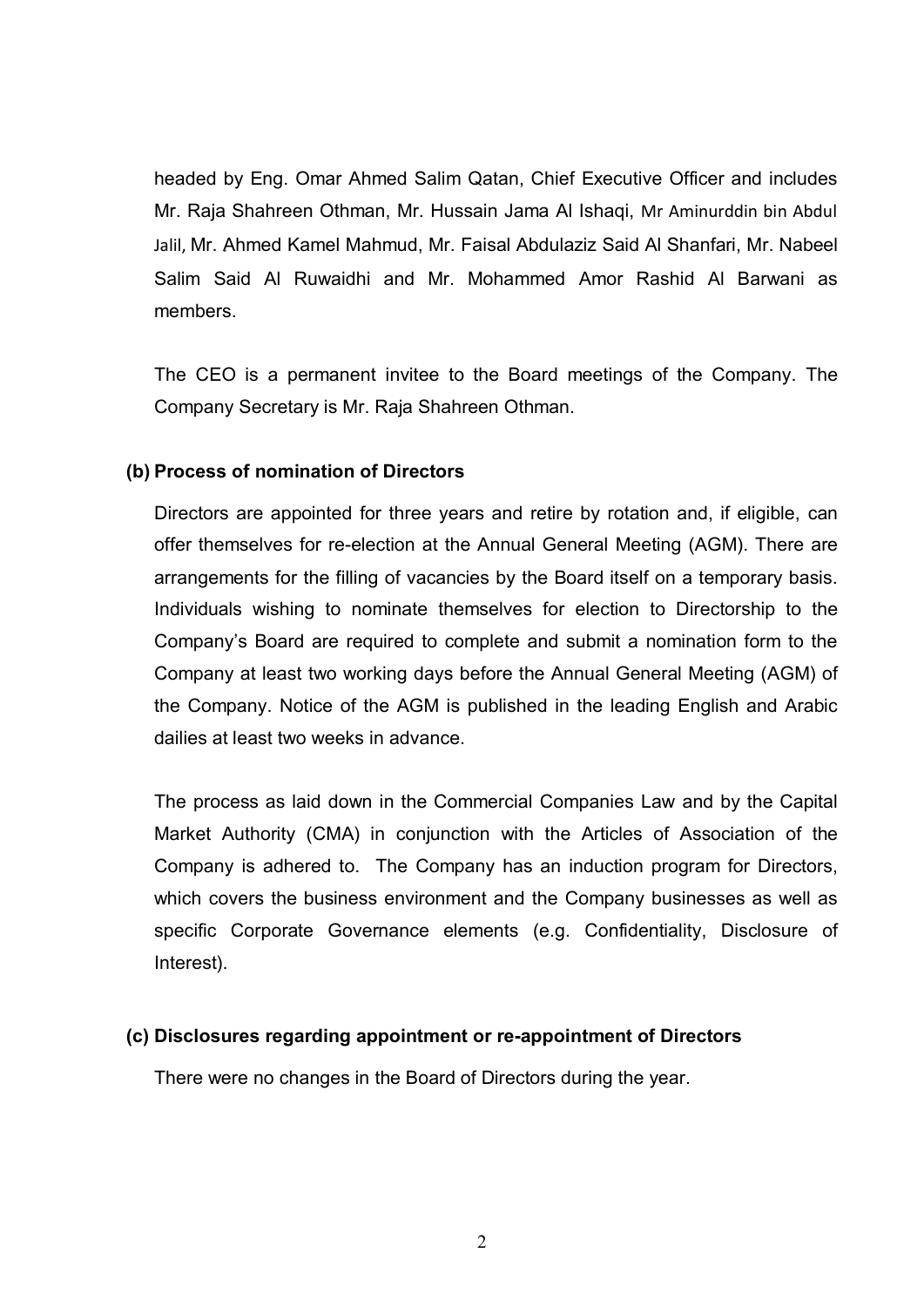## **(d) Number of Board meetings**

The Company held five Board meetings during the year ended December 31st 2010. These were on January  $27<sup>th</sup>$  2010; April 27<sup>th</sup> 2010; July 15<sup>th</sup> 2010; October  $27<sup>th</sup>$  2010 and  $4<sup>th</sup>$  November 2010 with the maximum interval between any two meetings not exceeding the CMA required interval of maximum of four months.

## **(e) Directors' attendance record and directorships held**

See Table 1 for details.

|  |  | Table 1: Details about Oman Oil Marketing's Board of Directors |  |  |
|--|--|----------------------------------------------------------------|--|--|
|  |  |                                                                |  |  |

| <b>Name of Director</b>                    | <b>Position</b>                                                  | <b>Board</b><br>meetings<br>held<br>during the<br>year* | <b>Board</b><br>meetin<br>gs<br>attende<br>d<br>during<br>the | <b>Whethe</b><br>$\mathbf{r}$<br>attende<br>last<br>d<br><b>AGM</b> | <b>Directors</b><br>hips<br>in<br>other<br><b>SAOG</b><br>companie<br>$\mathbf{s}$<br>incorpora<br>ted<br>in. |
|--------------------------------------------|------------------------------------------------------------------|---------------------------------------------------------|---------------------------------------------------------------|---------------------------------------------------------------------|---------------------------------------------------------------------------------------------------------------|
|                                            |                                                                  |                                                         | year                                                          |                                                                     | Oman                                                                                                          |
| Salim Abdullah Al<br>Rawas <sup>1</sup>    | <b>Non</b><br>Executive<br>Chairman<br>and<br><b>Director</b>    | 5                                                       | $\overline{4}$                                                | Yes                                                                 | 1                                                                                                             |
| Mulham<br>Bashir<br>$\overline{A}$<br>Jarf | <b>Non</b><br>Executive<br>Deputy<br>Chairman<br>and<br>Director | 5                                                       | 3                                                             | Yes                                                                 |                                                                                                               |
| Assilah<br>Zaher<br>Al<br>Harthy           | <b>Non</b><br>Executive<br>and<br>Independent<br><b>Director</b> | 5                                                       | $\overline{4}$                                                | <b>No</b>                                                           |                                                                                                               |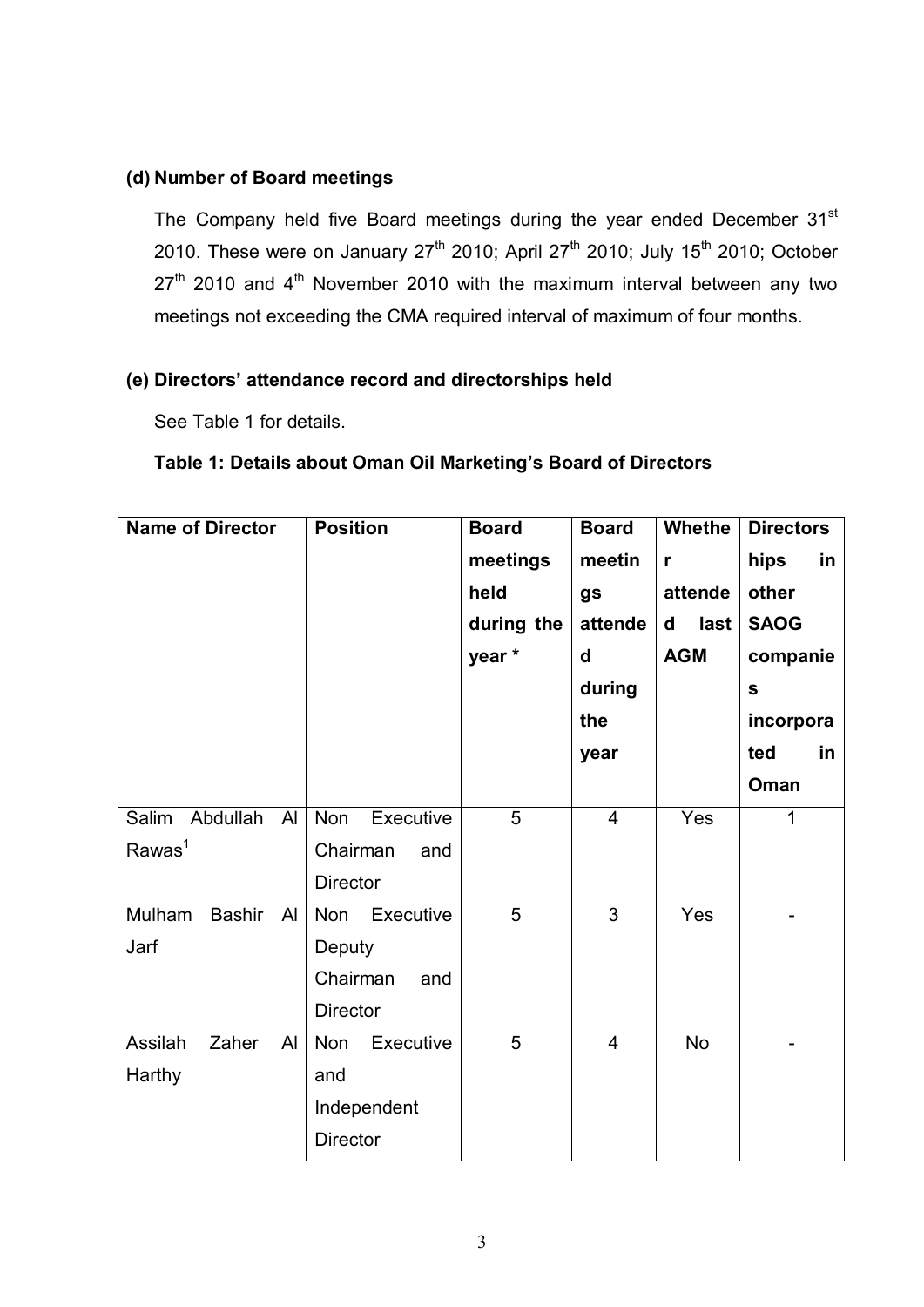| Suhail<br>Amal       | Executive<br>Non        | 5 | $\overline{4}$ | Yes        | $\overline{2}$ |
|----------------------|-------------------------|---|----------------|------------|----------------|
| Bahwan 2             | and                     |   |                |            |                |
|                      | Independent             |   |                |            |                |
|                      | <b>Director</b>         |   |                |            |                |
| Khamis Mohammed      | Non Executive           | 5 |                | Yes        |                |
| Al Amry              | and                     |   |                |            |                |
|                      | Independent             |   |                |            |                |
|                      | <b>Director</b>         |   |                |            |                |
| Al Sayyida Rawan     | Non<br>Executive        | 5 | $\overline{4}$ | Yes        | 3              |
| <b>Ahmed Al Said</b> | and                     |   |                |            |                |
|                      | Independent             |   |                |            |                |
|                      | <b>Director</b>         |   |                |            |                |
| Ahmed Abdullah Al    | Non<br>Executive        | 5 | $\overline{2}$ | <b>No</b>  | 3              |
| Rawas $3$            | and                     |   |                |            |                |
|                      | Independent             |   |                |            |                |
|                      | <b>Director</b>         |   |                |            |                |
| Abdul<br>Kader       | <b>Non</b><br>Executive | 5 | 5              | Yes        | 1              |
| Darwish Al Balushi   | and                     |   |                |            |                |
|                      | Independent             |   |                |            |                |
|                      | <b>Director</b>         |   |                |            |                |
| Saleem Pir Bakhsh    | Executive<br>Non        | 5 | 5              | <b>Yes</b> | $\overline{2}$ |
| Al Raisi             | and                     |   |                |            |                |
|                      | Independent             |   |                |            |                |
|                      | Director                |   |                |            |                |

## **Notes:**

- \* During the tenure in which director
- 1 Representing Oman Oil Company SAOC
- 2 Representing Suhail Bahwan group
- 3 Representing Dhofar International Development & Investment Holding Company SAOG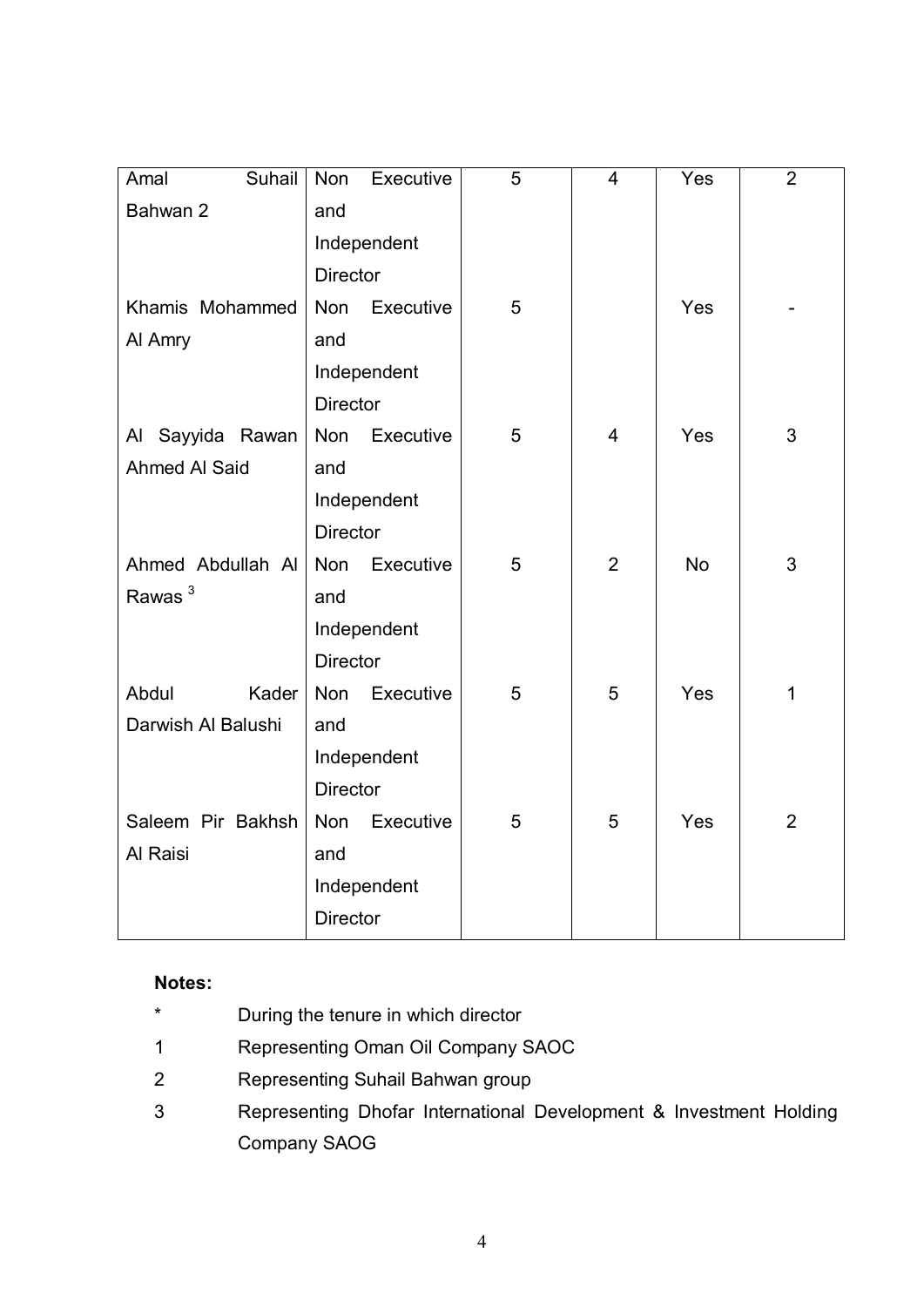Independent Director is as defined in Article 1 of the Code of Corporate Governance.

## **(f) Information supplied to the Board**

In order to facilitate proper governance, the following information amongst others is provided to the Board:

- · Review of annual operating plans of businesses, capital budgets, updates
- · Quarterly results of the Company and its operating divisions or business segments
- · Key discussion points at meeting of audit committee
- · Materially important show cause, demand, prosecution and penalty notices
- · Fatal or serious accidents or dangerous occurrences
- · Any materially significant effluent or pollution problems
- · Any materially relevant default in financial obligations to and by the Company or substantial non-payment for goods sold by the Company
- · Any issue which involves possible public or product liability claims of a substantial nature
- · Details of any joint venture or collaboration agreements
- · Transactions that involve substantial payment towards goodwill, brand equity or intellectual property
- · Significant labour problems and their proposed solutions
- · Significant development in the human resources and industrial relations fronts
- · Sale of material nature of investments, subsidiaries, assets which is not in the normal course of business
- · Material details of foreign exchange exposure and the steps taken by management to limit the risks of adverse exchange rate movement and
- · Non-compliance with any regulatory, statutory or listing requirements or shareholder services such as non-payment of dividend

The Board of Oman Oil Marketing Company (omanoil) is routinely presented with all information under the above heads whenever applicable and materially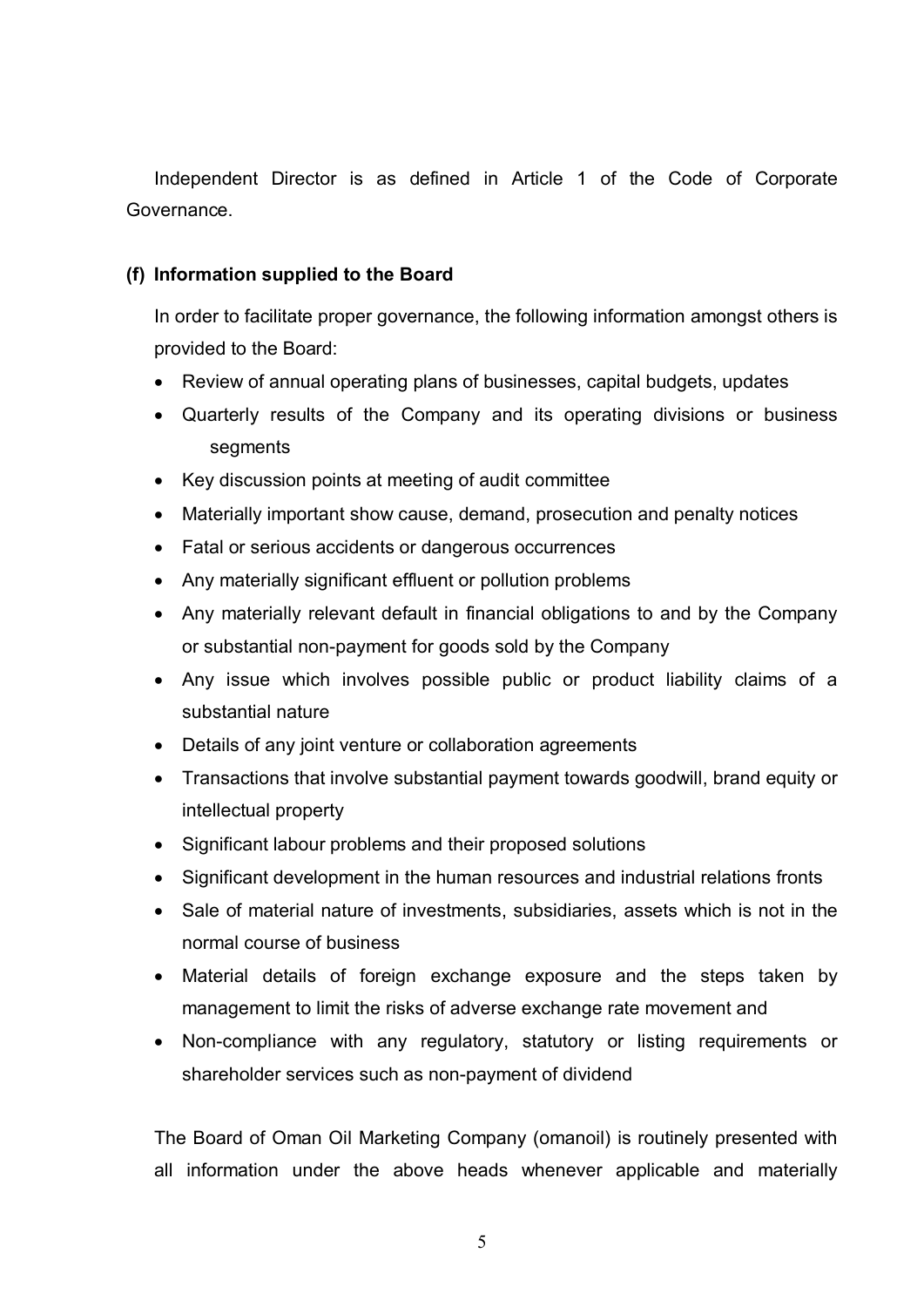significant. These are submitted either as a part of the agenda papers well in advance of the Board meetings or are tabled in the course of the Board meetings or are tabled before the appropriate committees of the Board.

The Board has, as required under the Corporate Governance guidelines, adopted internal regulations – these include adoption of principles, policies and procedures and practices for doing business and conducting affairs.

### **(g) Materially significant related party transactions**

There have been no materially significant related party transactions, pecuniary transaction or relationships between Oman Oil Marketing Company (omanoil) and its Directors for the year ended December  $31<sup>st</sup>$ , 2010 that may have a potential conflict with the interests of the Company at large.

## **(h) Remuneration of Directors: sitting fees, salary, remuneration and perquisites**

The remuneration policy is decided by the Board and approved in the Annual General Meeting with the intent of attracting and retaining the highest quality of industrialists/ professionals to provide the Company with the right kind of strategic directions and improve operational efficiencies. Non-executive directors are paid RO 500/- and RO 400/- respectively as sitting fees for every board and audit committee meeting attended. Apart from the sitting fees, non-executive directors are paid as remuneration such that the aggregate of such remuneration for the full Board does not exceed 5% of net adjusted profits for the year before appropriating such remuneration subject to maximum amount of RO 200,000/- . The fixed remuneration is pro-rated for the period directorship is held, if less than one year. The regulations laid down in the Commercial Companies Law and as laid down by the CMA in this respect are also complied with. Executive directors, if any, apart from their contractual benefits and performance linked pay (see section below) are not eligible for any sitting fees or fixed remuneration.

Table 2 gives the details of the remuneration package of Directors.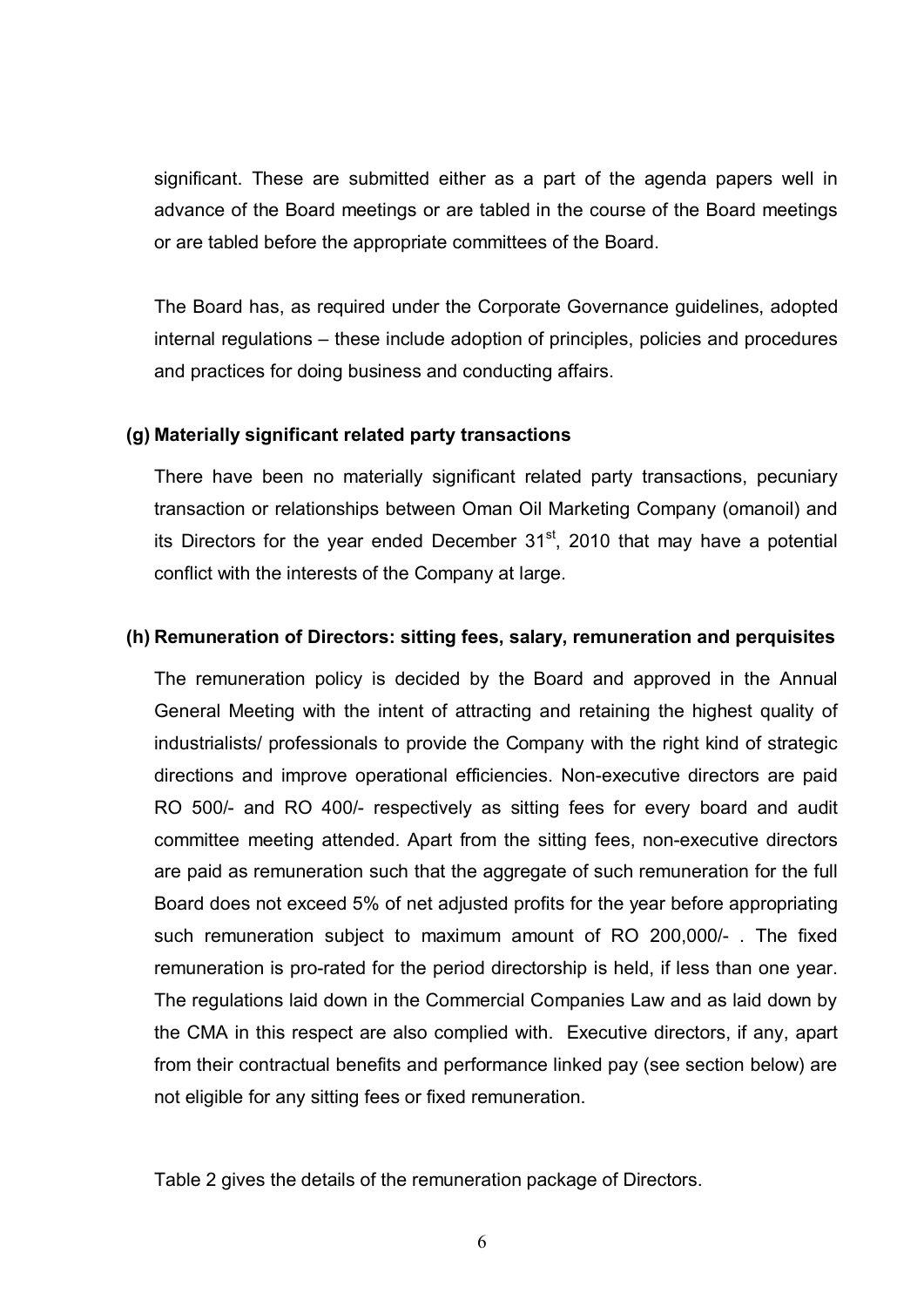# **Table 2: Remuneration paid/payable to Directors during the year 2010 Omani Riyals**

| <b>Name</b><br>of       | <b>Sitting Fees</b> | <b>Total</b> | Remuneration     | <b>Total</b>     |
|-------------------------|---------------------|--------------|------------------|------------------|
| <b>Director</b>         |                     | compensation |                  |                  |
| Salim<br>Abdullah       | 2,000               | N/A          | 12,000           | 14,000           |
| Al Rawas                |                     |              |                  |                  |
| Mulham<br><b>Bashir</b> | 1,500               | N/A          | 12,000           | 13,500           |
| Al Jarf                 |                     |              |                  |                  |
|                         |                     |              |                  |                  |
| Assilah Zaher Al        | 3,500               | N/A          | 12,000           | 15,500           |
| Harthy <sup>1</sup>     |                     |              |                  |                  |
| Suhail<br>Amal          | 2,000               | N/A          | 12,000           | 14,000           |
| <b>Bahwan</b>           |                     |              |                  |                  |
| Khamis                  | 2,500               | N/A          | 12,000           | 14,500           |
| Mohammed<br>Al          |                     |              |                  |                  |
| Amry                    |                     |              |                  |                  |
| Sayyida<br>Al           | 3,900               | N/A          | 12,000           | 15,900           |
| Ahmed<br>Rawan          |                     |              |                  |                  |
| $\mathbf{1}$<br>Al-Said |                     |              |                  |                  |
| Ahmed Abdullah          | 1,000               | N/A          | 12,000           | 13,000           |
| Al Rawas                |                     |              |                  |                  |
| Kader<br>Abdul          | 4,400               | N/A          | 12,000           | 16,400           |
| Darwish<br>Al           |                     |              |                  |                  |
| Balushi <sup>1</sup>    |                     |              |                  |                  |
| Pir<br>Saleem           | 2,500               | N/A          | 12,000           | 14,500           |
| <b>Bakhsh Al Raisi</b>  |                     |              |                  |                  |
|                         | 23,300              |              | $\overline{108}$ | $\overline{131}$ |
|                         |                     |              | ,                |                  |
|                         |                     |              | $\mathbf 0$      | 3                |
|                         |                     |              | 0                | 0                |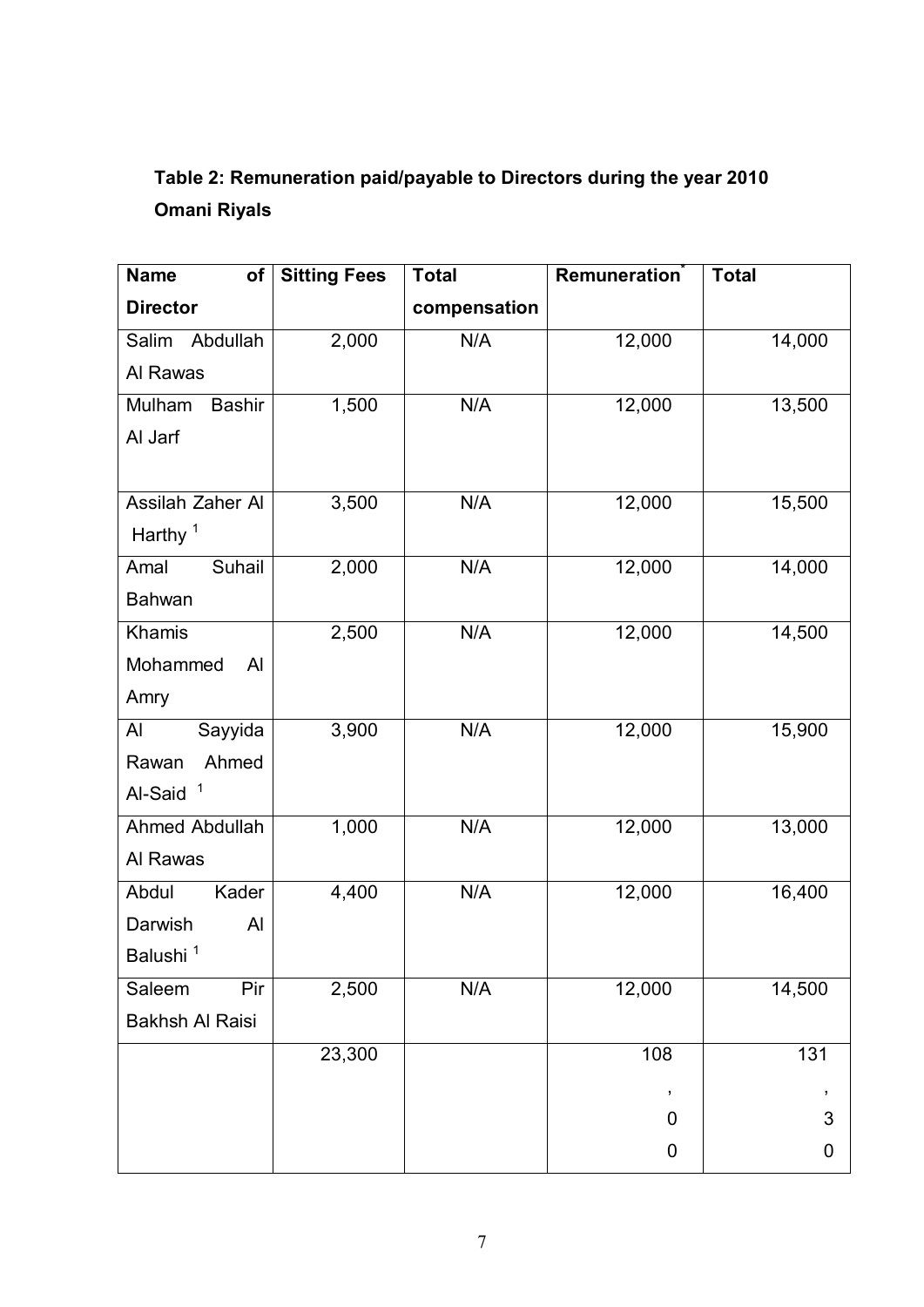### **Notes:**

- 1 includes sitting fees for Audit committee meetings
- \* The remuneration for the year ended December  $31<sup>st</sup>$  2010 will be paid to the non-executive directors after adoption of accounts by shareholders at the Annual General Meeting to be held on March 28<sup>th</sup> 2011 at 3 p.m.

# **(i) Directorships in other listed companies and memberships of other committees**

Table 3 gives details of Board members' Directorships in other listed companies and memberships of other committees

# **Table 3: Particulars of Directorships in other SAOG Companies & memberships of other committees**

| <b>Name</b><br>of<br>the | <b>Other Directorships</b>      |                 | <b>Other Committee</b> |                 |
|--------------------------|---------------------------------|-----------------|------------------------|-----------------|
| <b>Director</b>          |                                 |                 | memberships            |                 |
| А.                       | <b>of</b><br><b>Name</b><br>the | <b>Position</b> | <b>Committee</b>       | <b>Position</b> |
|                          | company                         |                 |                        |                 |
| Salim<br>Abdullah        | Galfar Engineering &            | Member          | Executive              | Member          |
| Al Rawas                 | <b>Contracting Co SAOG</b>      |                 | Committee              |                 |
| <b>Bashir</b><br>Mulham  | None                            | N/A             | N/A                    | N/A             |
| Al Jarf                  |                                 |                 |                        |                 |
|                          |                                 |                 |                        |                 |
| Assilah<br>bint          | None                            | N/A             | N/A                    | N/A             |
| Zaher Al Harthy          |                                 |                 |                        |                 |
| Amal bint Suhail         | Oman Ceramics Co.               | Chairperson     | N/A                    | N/A             |
| <b>Bahwan</b>            | <b>SAOG</b>                     |                 |                        |                 |
|                          |                                 | <b>Vice</b>     |                        |                 |
|                          | <b>National</b>                 | Chairperson     | N/A                    | N/A             |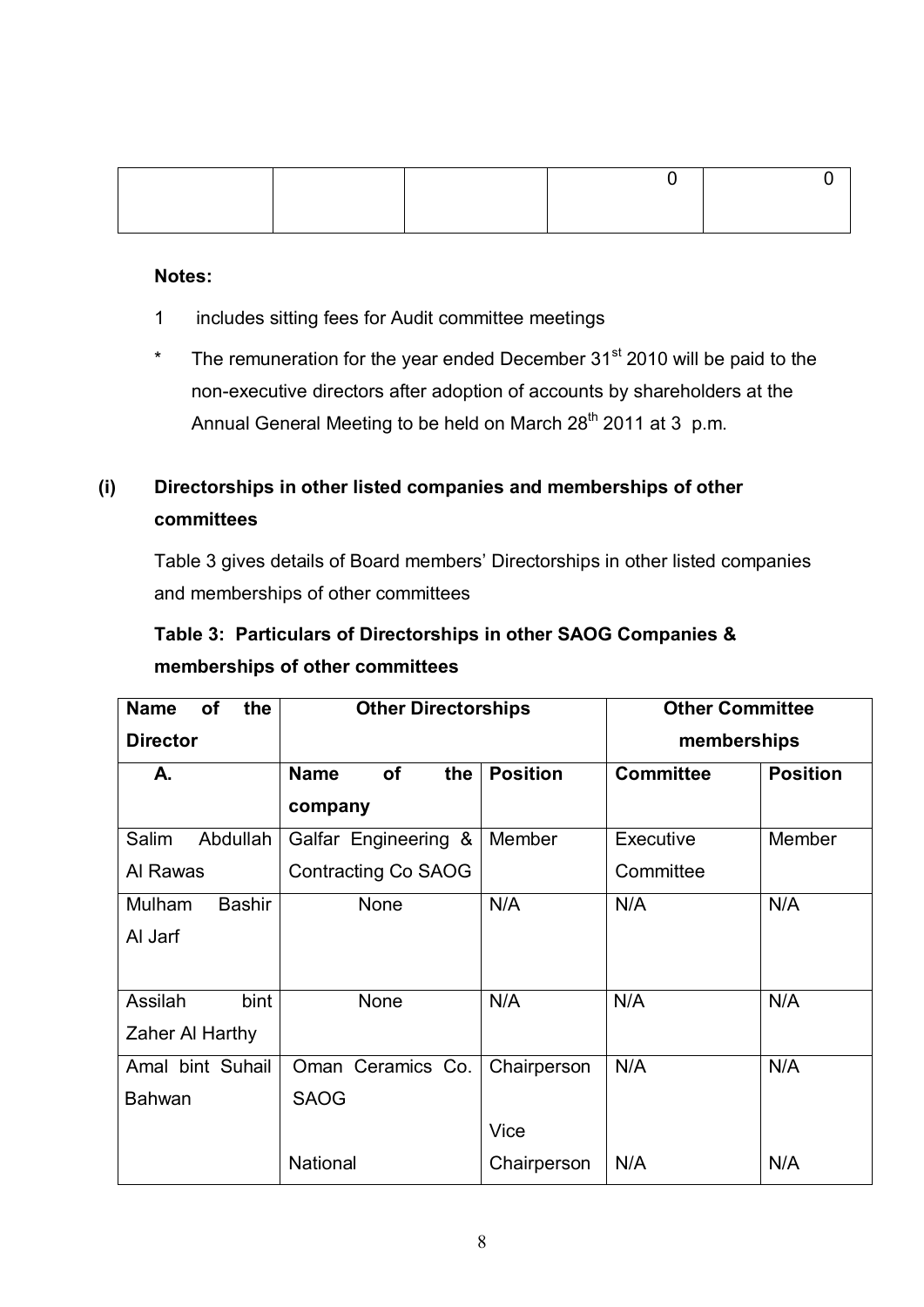|                        | Pharmaceutical                 |                 |                |            |
|------------------------|--------------------------------|-----------------|----------------|------------|
|                        | Industries Co. SAOG            |                 |                |            |
| Khamis<br>bin          | None                           | N/A             | N/A            | N/A        |
| AI<br>Mohammed         |                                |                 |                |            |
| Amry                   |                                |                 |                |            |
| Al<br>Sayyida          | National<br><b>Bank</b><br>of  | <b>Vice</b>     | Audit          | Chairperso |
| Ahmed<br>Rawan         | Oman                           | Chairperson     | <b>Risk</b>    | n          |
| Al-Said                |                                |                 | Management     | Member     |
|                        |                                |                 | Credit         | Member     |
|                        |                                |                 |                |            |
|                        | <b>ONICH</b><br>Holding        | Executive       | N/A            | N/A        |
|                        | <b>SAOG</b>                    | <b>Director</b> |                |            |
|                        |                                |                 |                |            |
|                        | <b>Oman Orix Leasing</b>       |                 |                |            |
|                        |                                | Member          | N/A            | N/A        |
| Ahmed Abdullah         | <b>Dhofar</b><br>International | <b>Director</b> | N/A            | N/A        |
| Al Rawas               | Development<br>&               |                 |                |            |
|                        | Investment<br>Holding          |                 |                |            |
|                        | <b>Company SAOG</b>            |                 |                |            |
|                        |                                |                 |                |            |
|                        | Dhofar Cattle<br>Feed          | <b>Vice</b>     | N/A            | N/A        |
|                        | Co SAOG                        | Chairman        |                |            |
|                        |                                |                 |                |            |
|                        | Salalah Flour Mills Co         | <b>Vice</b>     | Audit          | Chairman   |
|                        | <b>SAOG</b>                    | Chairman        |                |            |
|                        |                                |                 |                |            |
| Abdul<br>Kader         | Oman Ceramics Co               | <b>Director</b> | Audit          | Chairman   |
| Darwish<br>Al          |                                |                 |                |            |
| <b>Balushi</b>         |                                |                 |                |            |
| Saleem<br>Pir          | Oman Flour                     | <b>Director</b> | Executive<br>& | Member     |
| <b>Bakhsh Al Raisi</b> | Mill                           |                 | Investment     |            |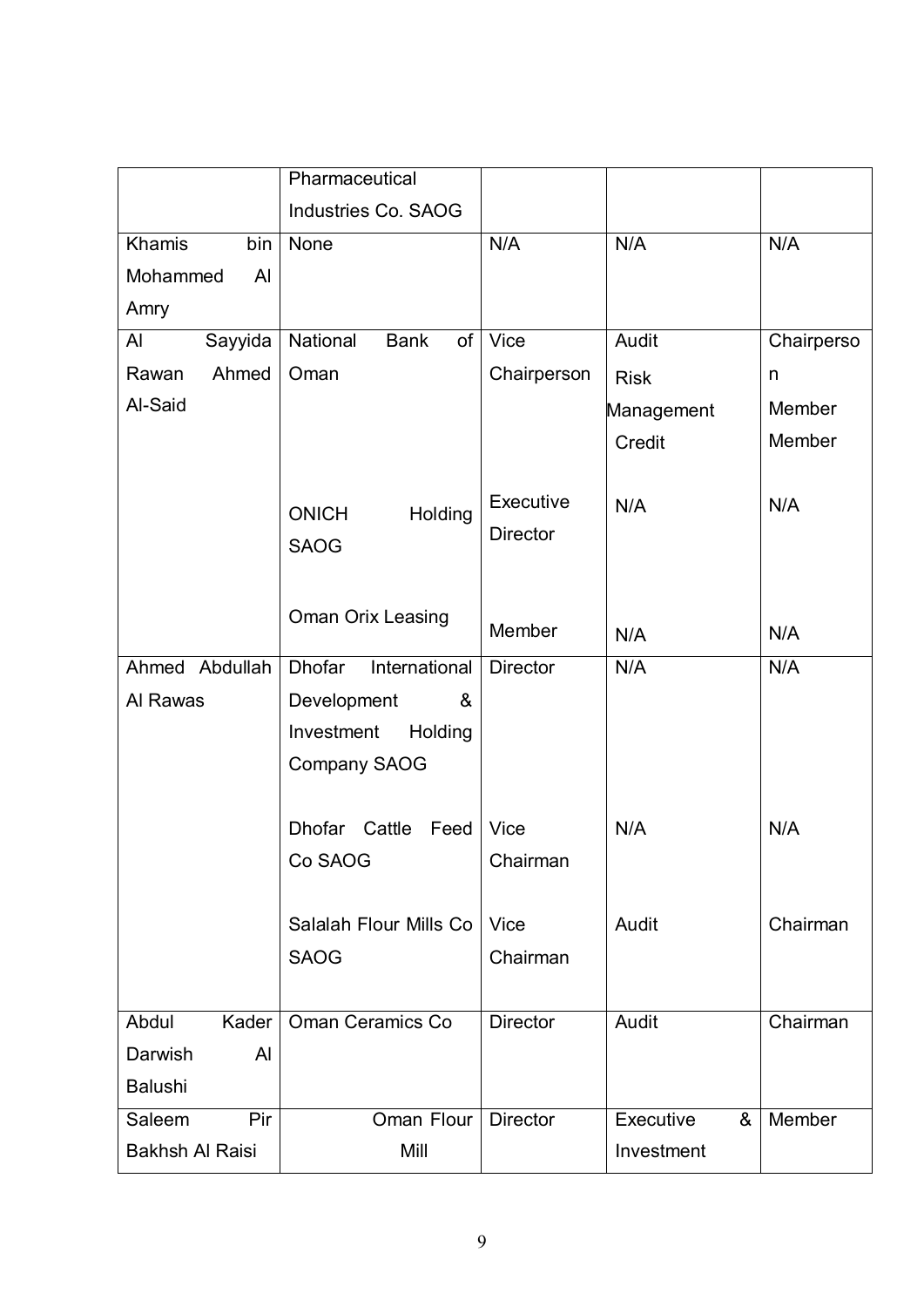|             |            | <b>SAOG</b> | Director | Audit | Member |
|-------------|------------|-------------|----------|-------|--------|
|             | Muscat Gas | Co.         |          |       |        |
| <b>SAOG</b> |            |             |          |       |        |

## **(j) Disclosures by the Board members**

All details relating to financial and commercial transactions where Directors may have a pecuniary interest are provided to the Board, and the interested Directors neither participate in the discussion, nor do they vote on such matters.

### **(k) Committees of the Board**

## **1) Audit Committee**

The Audit Committee comprises of three (3) non-executive and independent directors. The members are as follows:

### **Table 4: Attendance record of audit committee members:**

| Name                           | Position |
|--------------------------------|----------|
| Abdul Kader Darwish Al Balushi | Chairman |
| Al Sayyida Rawan Ahmed Al-Said | Member   |
| Assilah Zaher Al Harthy        | Member   |

The Company continue to derive immense benefit from the deliberation of the Audit Committee comprising of three Non-Executive Directors – Mr. Abdul Kader Darwish Al Balushi (Chairman), Al Sayyida Rawan Ahmed Al Said, Ms. Assilah bint Zaher Al Harthy who are eminent professionals knowledgeable in finance, accounts and company law. The Board secretary also serves as the secretary to the Audit Committee and the CEO and Chief Internal Auditor is a permanent invitee to the meeting. The chairperson of the audit committee meeting, at the Board meeting, briefs the Board of the outcomes at the audit committee meeting, and these are discussed at the Board meeting.

Among the principal functions and duties of the Audit Committee are as follows: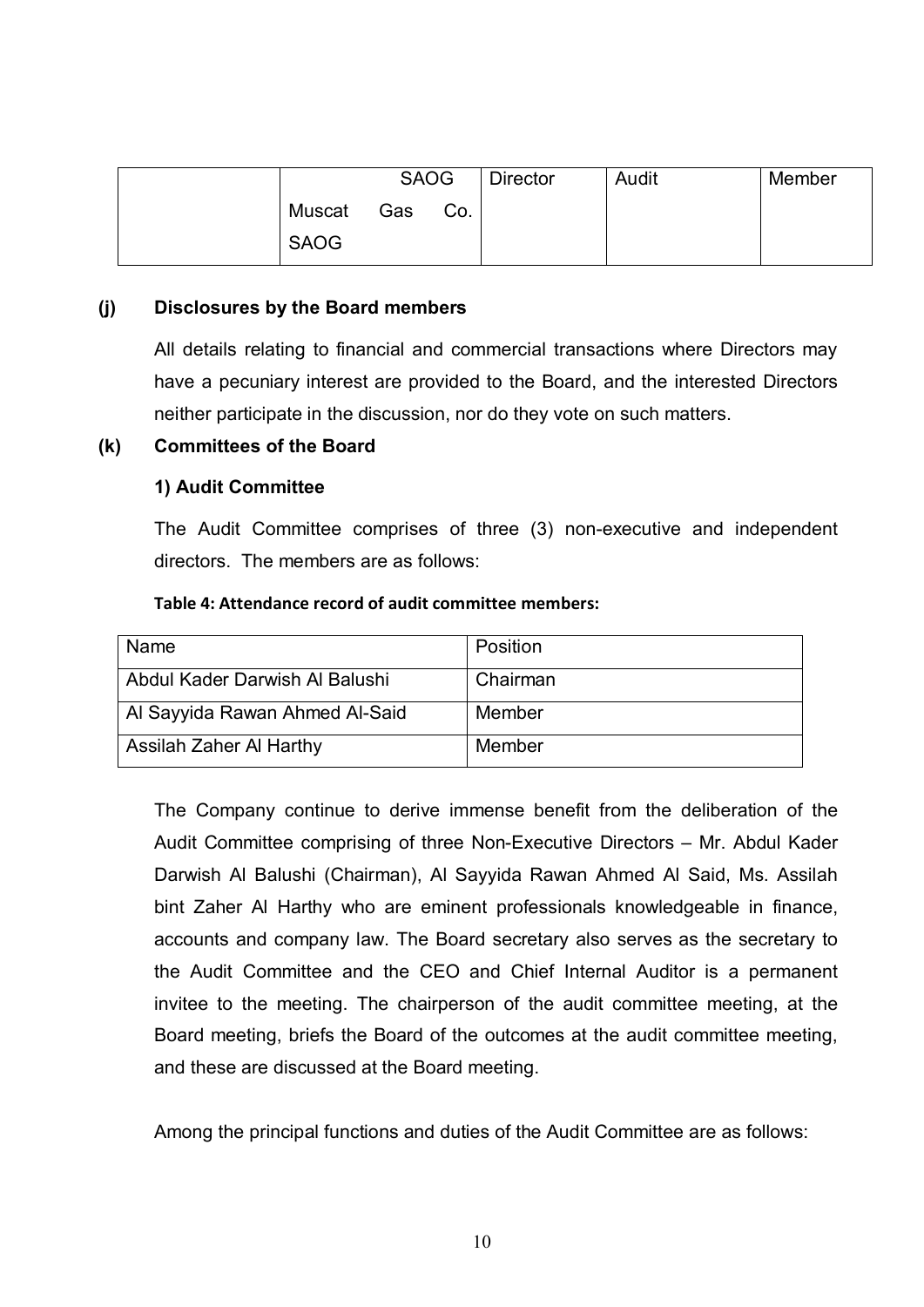- · Overseeing the Company's financial reporting process and disclosure of financial information to ensure that the financial statements are correct, sufficient and credible;
- · Recommending the appointment and removal of external auditor, fixation of audit fee and approval for payment of any other services;
- · Reviewing with management and external and internal auditors, the adequacy of internal control systems;
- · Reviewing the Company's financial and risk management policies; and
- · Examining reasons for substantial default in the payment to depositors, bond holders, shareholders (in case of non-payment of declared dividends) and creditors, if any;

Further details on the Audit Committee including its activities during the year under review are contained in the Audit Committee report of this Annual Report.

## **2) Board Investment Committee**

The Investment Committee is comprises of four (4) Non Executive Directors (two of whom are independent):

- a) Salim Abdullah Al Rawas Chairman
- b) Al Sayidda Rawan Ahmed Al Said
- c) Mulham Bashir Al Jarf
- d) Abdul Kader Darwish Al Balushi

The Board secretary also serves as the secretary to the Investment Committee and the Chief Executive Officer is a permanent invitee to the meeting.

The principle functions and duties of the Investment Committee are as follows:

- To deliberate, review and recommend for approval of the Board on the merits of any new businesses to be set up or acquired or any investment proposal submitted to the Company.
- · To carry out any other functions as may be delegated and authorised by the Board.
- There were no investment committee meeting held during the year.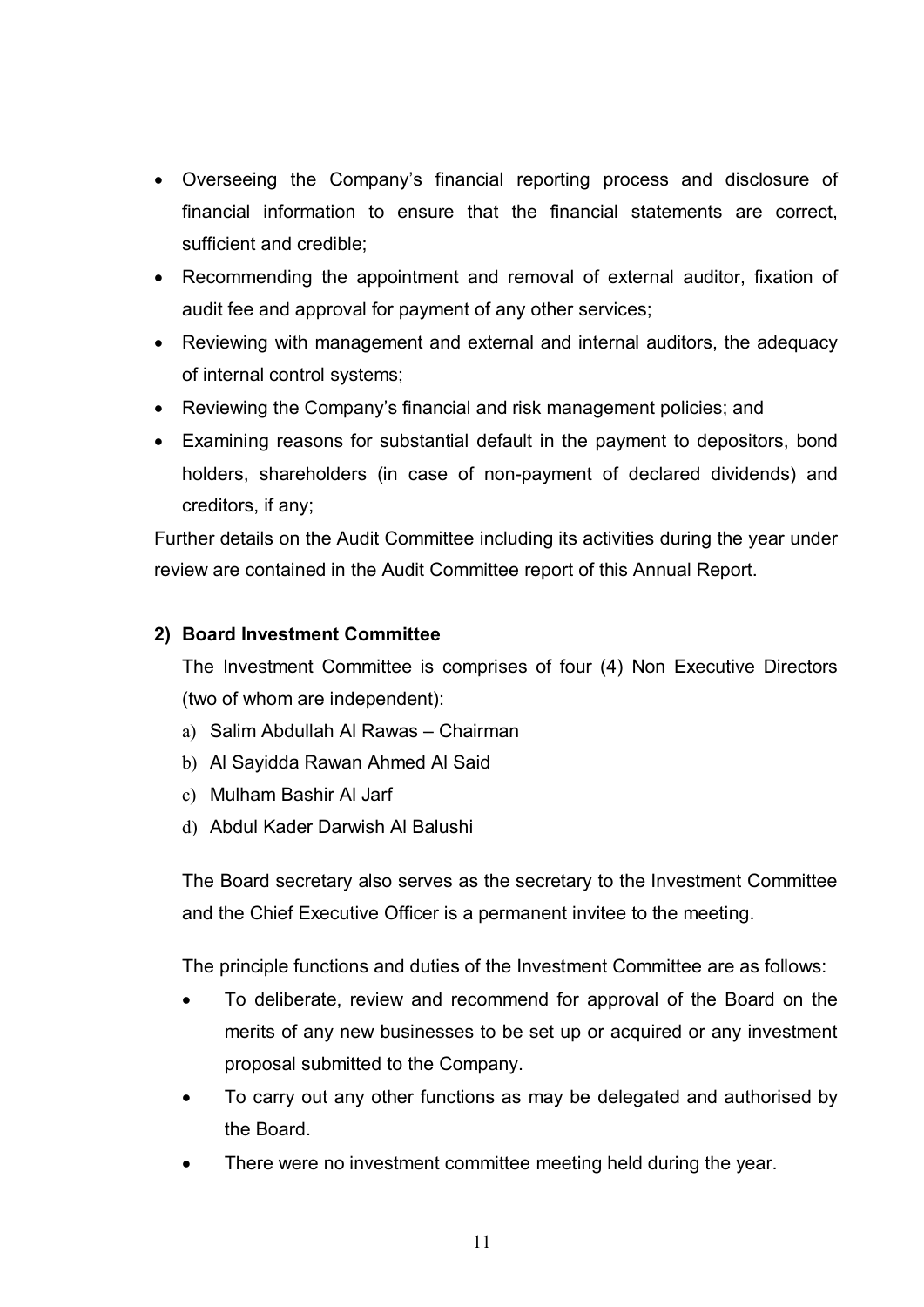## **3) Board Remuneration Committee**

During the year, the Company sets up a Remuneration Committee which comprises of three (3) Non-Executive Directors (two of whom are independent):

- a) Mulham Bashir Al Jarf Chairman
- b) Amal bint Suhail Bahwan
- c) Saleem Pir Bakhsh Al Raisi

The Head of Human Resources, Administration and Information Technology serves as the secretary to the Remuneration Committee and the Chief Executive Officer is the permanent invitee to the meeting.

Among the principle functions and duties of the Investment Committee are as follows:

- In the case of the CEO, recommending to the Board the appointment, remuneration, reward framework, KPI as well as assessment thereof.
- · In the case of the Executive Management and based on the recommendation of the CEO, approving the appointment, remuneration, reward framework, and key performance indicators (KPI) as well as assessment thereof
- · Ensuring an appropriate succession plan is in place at all times for the CEO and Executive Management.
- Reviewing the qualifications and work experience of any individual being nominated to be appointed to the Executive Management.
- · Reviewing and oversee human resource policies and Omanisation plans.
- · Reviewing and ensure the existence of a remuneration framework that adequately addresses Company needs in attracting and retaining competent employees taking into account market trends and practices.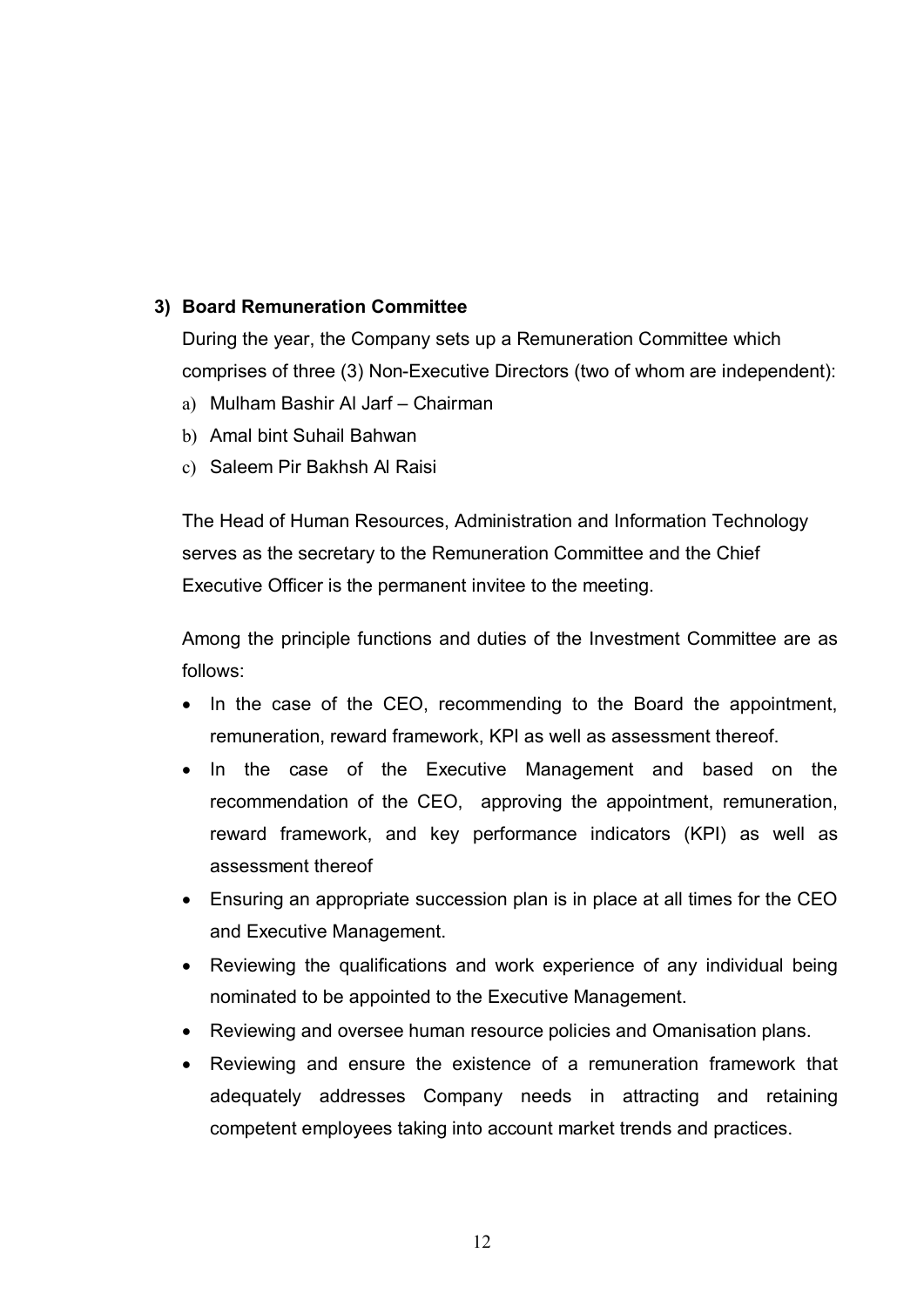· Interviewing any member of the Executive Management upon resignation or termination from the Company.

## **MANAGEMENT & REMUNERATION**

Recruitment and remuneration of the CEO is finalised by the Board or a subcommittee of the Board.

With respect to the selection of the key executives (other than contractors), a selection process applied within the Company is used. The job of each executive and each other salaried employee of the Company is assigned an internal ''job level'' designation, based on the person's duties and responsibilities, the degree of special skill and knowledge required and other similar factors. Each job level is assigned a job rate. This job rate is determined with reference to surveys and other conditions. This system is in widespread use within the industry and adjusted from time to time. The same applies for evaluation of staff where a comprehensive performance appraisal system is implemented.

The remuneration package of executives, other than those recruited as contractors, is made up of basic salary, annual bonus, contributions to Provident Fund/PASI and additional allowances and perquisites. The annual bonus is determined with reference to the extent of achievements against challenging performance targets. The targets taken into account include financial, operational, social and environmental objectives. Table 5 lists the names of the current senior management team.

## **Table 5: Senior Management Team**

|             |                    |     |               | Date of |
|-------------|--------------------|-----|---------------|---------|
|             |                    |     |               | Joining |
| <b>Name</b> | <b>Designation</b> | Age | Qualification | the     |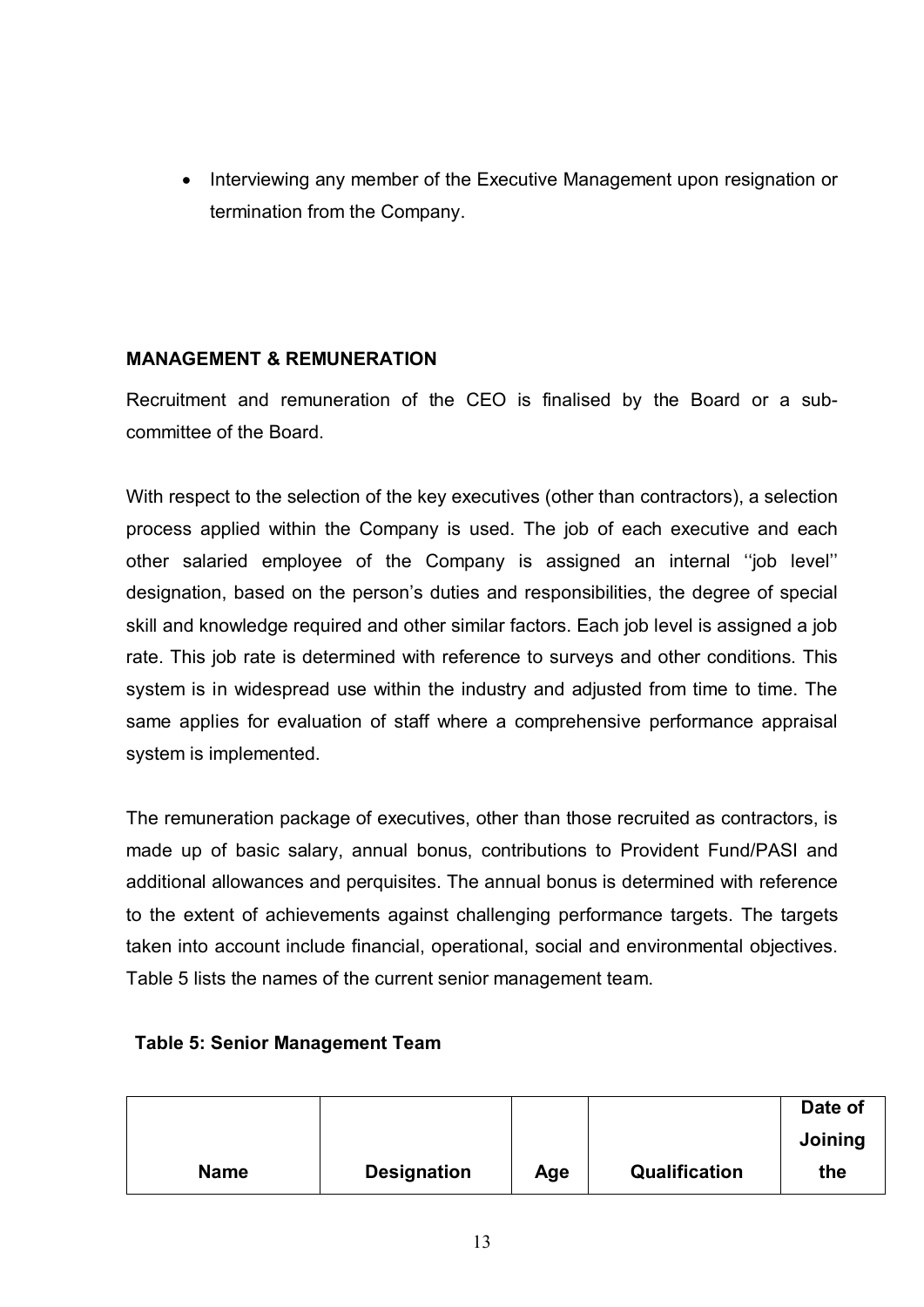|                                           |                                                                                        |    |                                          | Company    |
|-------------------------------------------|----------------------------------------------------------------------------------------|----|------------------------------------------|------------|
| <b>Omar Ahmed Salim</b><br>Qatan          | <b>Chief Executive</b><br>Officer                                                      | 56 | Msc (Engineering),<br><b>MBA</b>         | $1-Apr-06$ |
| Ahmad Kamel<br>Mahmud                     | <b>General Manager -</b><br><b>Aviation &amp; Marine</b>                               |    | <b>BSc in Mechanical</b><br>Engineering  | 16-Dec-08  |
| Aminurddin Bin<br>Abdul Jalil             | Senior General<br>Manager - Sales &<br>Marketing                                       | 45 | MBA (Mktg), BBA<br>(Political Science)   | 3-Feb-07   |
| Raja Shahreen<br>Othman                   | <b>General Manager -</b><br>Finance & Accounts                                         | 43 | B.Com, CA, CPA                           | 1-Nov-07   |
| <b>Faisal Abdulaziz</b>                   | General Manager-<br>Engineering,<br>Operations and                                     |    |                                          |            |
| Said Al Shanfari                          | <b>HSSE</b>                                                                            | 39 | B.Eng (Mechanical)                       | 11-Feb-08  |
| Nabeel Salim Said Al<br>Ruwaidhi          | <b>General Manager -</b><br><b>Business Plan Dev &amp;</b><br><b>Corporate Affairs</b> | 37 | B.Eng (Civil), M.Eng<br>(Industrial)     | 6-Oct-08   |
| <b>Mohammed Amor</b><br>Rashid Al Barwani | General Manager -<br>HR, Admin, IT &<br><b>Systems</b><br>Optimisation                 | 44 | <b>B.Eng (Electronics</b><br>& Computer) | $1-Dec-08$ |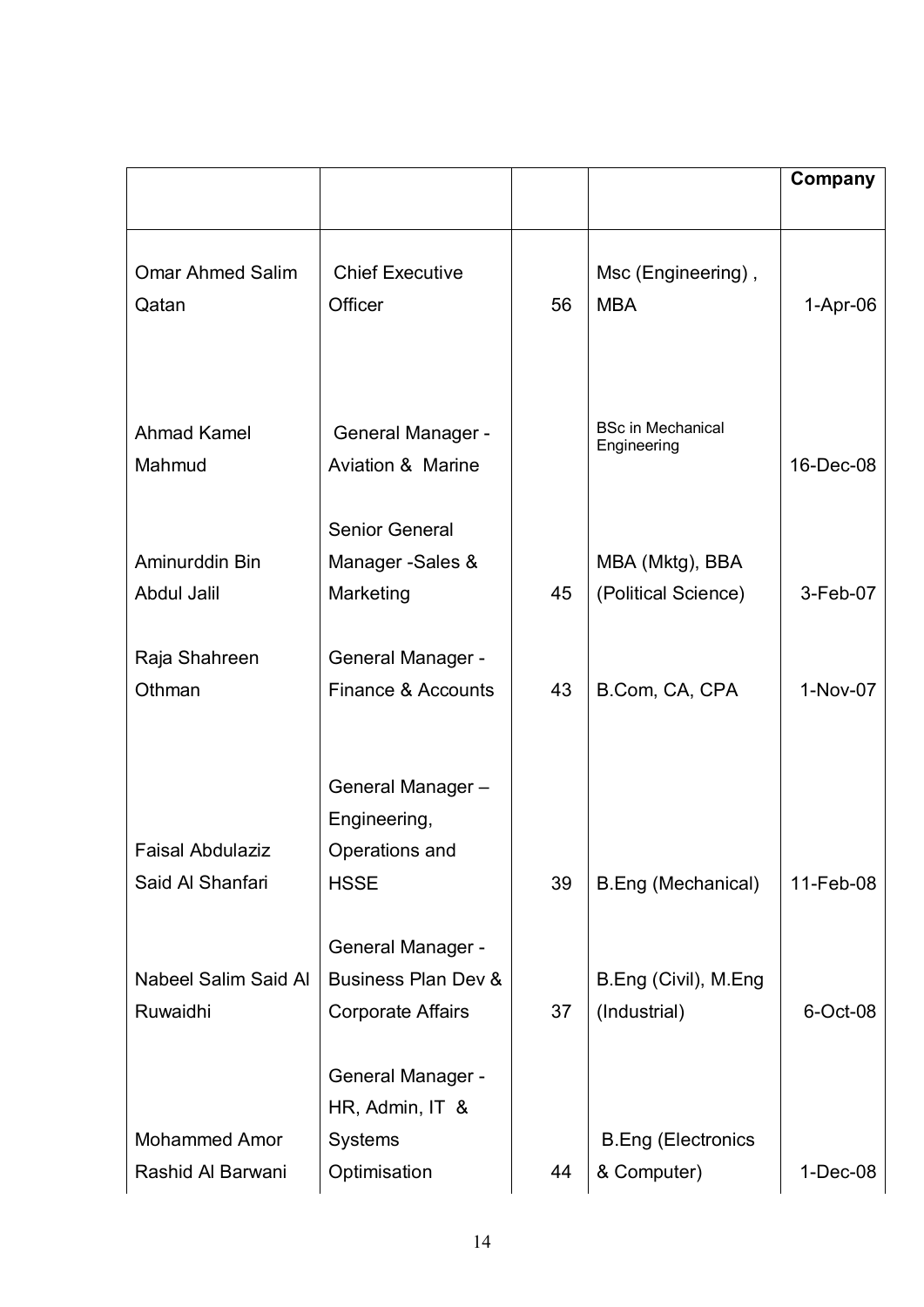|                 |                  |    | MBA & MSc in           |          |
|-----------------|------------------|----|------------------------|----------|
| Hussain Jama Al | General Manager- |    | Geographic Information |          |
| <b>Ishagi</b>   | Retail           | 42 | for Development (GID   | 1-Oct-07 |

During the year 2010 the total cost of the top five executives of the Company was approximately RO 409,769/- (Bonus for 2009 paid in 2010 is included in this figure)

## **SHAREHOLDERS**

## **(a) Means of communication with shareholders and investors**

The Company has its own website and all vital information relating to the Company, its business and performance, including quarterly results and official press releases which are posted for all interested parties. The Company's website address is www.oomco.com. The detailed and full set of quarterly results are also posted on the Muscat Securities Market (MSM) website www.msm.gov.om as also made available to any shareholder requesting the same to the Company or the **MSM** 

The summary of quarterly, half-yearly and annual results of the Company's performance together with the Director's report outlining the business performance, current issues and concerns as also other communication to shareholders (notice of general meetings, dividend payment) are published in leading newspapers such as Times of Oman and Al Watan. The Directors scrutinise these announcements at their Board meetings prior to publication to ensure that they are accurate and present a clear assessment of the Company's affairs.

Furthermore, the Company entertains specific meetings with analysts and shareholders, upon request and as appropriate.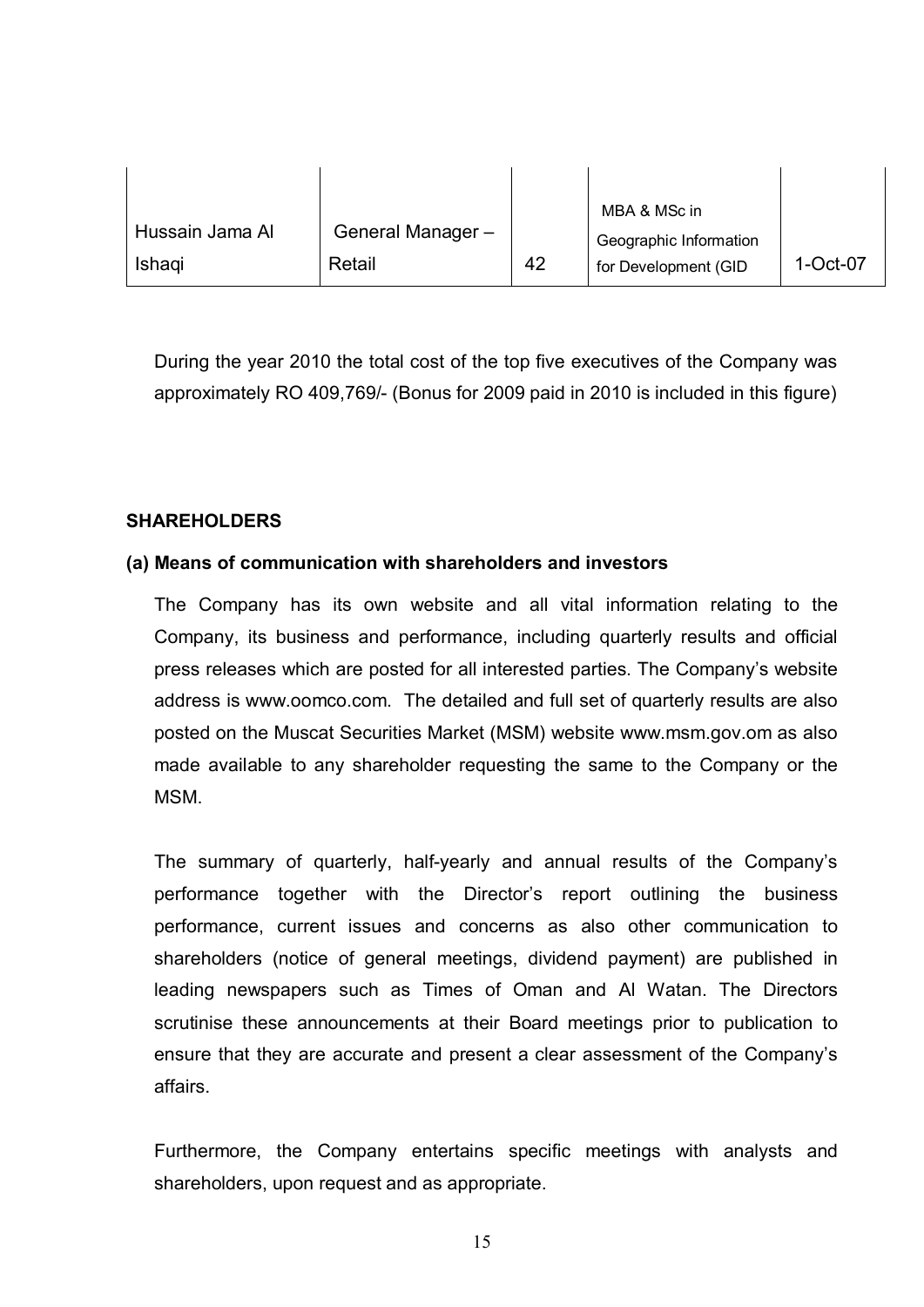## **(b) Dividend policy**

The Company's dividend policy is to remit the optimum amount of profit, in any operating year, to shareholders. If, in accordance with the business plans, funds and profits were likely to be available, the Company would like to pay a dividend. In line with this policy, the Company is expected to pay a dividend for the year 2010 in April 2011. The dividend payout would take into account major investment plans, working capital requirements or other constraints.

## **(c) Details of non-compliance by the Company**

The Company has been fully compliant with all matters relating to the capital market and the listing arrangements and no penalties or strictures have been imposed on the Company by the CMA/MSM or any statutory authority during the period of this report.. The Company is also in full compliance with the Corporate Governance Code.

### **(d) General body meetings**

The Company's Annual Report together with the Notice cum Agenda for the Annual General Meeting (AGM) contain sufficient written clarifications on each item on the agenda of the AGM so that shareholders are suitably briefed on matters that are to be discussed to enable their effective participation thereat. The Directors encourage shareholders to attend and participate in the Annual General Meeting. Questions posed are, where possible, answered in detail either at the General Meeting itself or thereafter. Shareholders are welcomed to raise queries by contacting the Company at any time throughout the year and not just at the General Meetings.

Details of the last three Annual General Meetings are given in Table 6.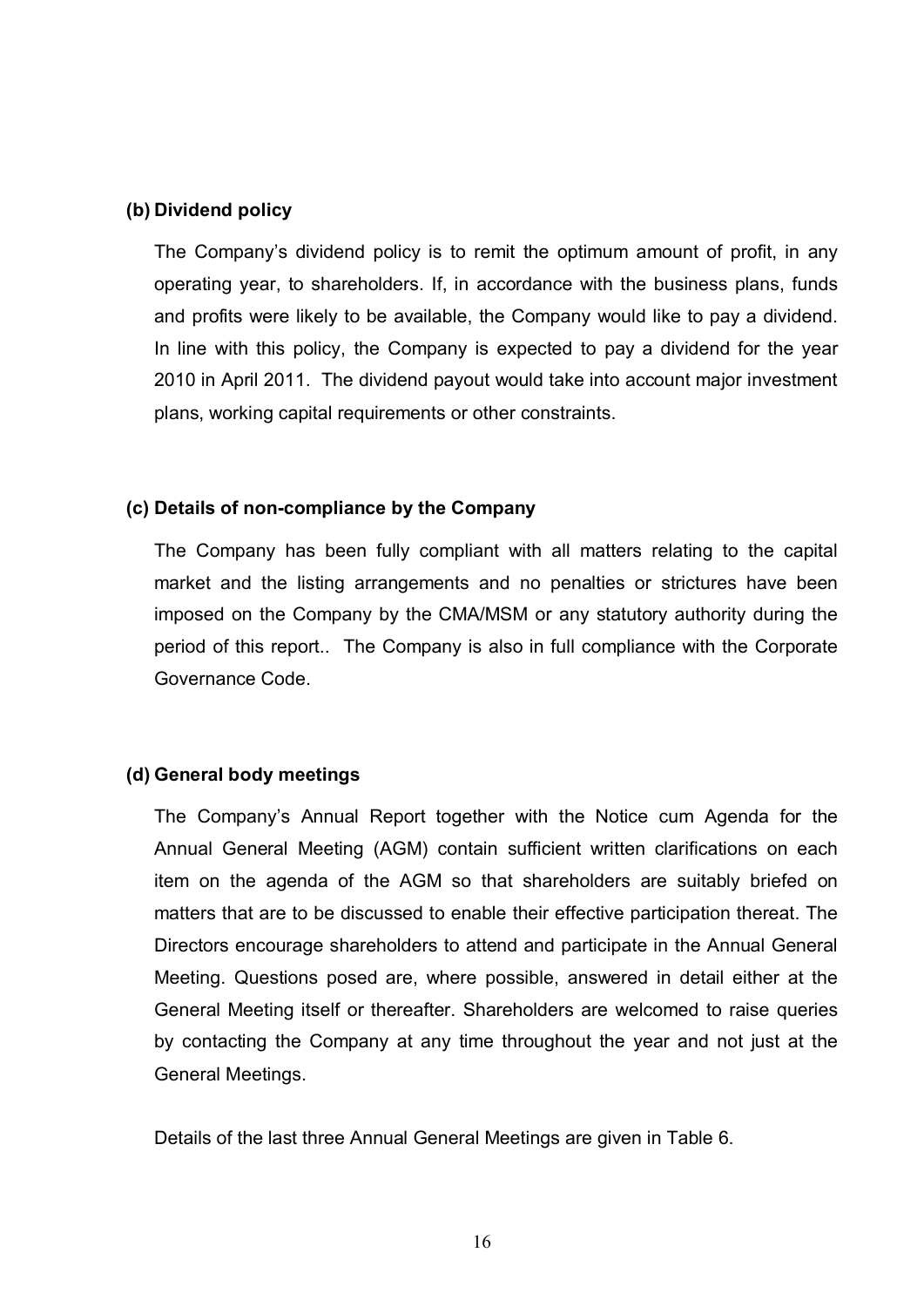## **Table 6: Date, time and venue of the last three AGMs**

| <b>Financial</b><br>year |          |                  | <b>Date</b> | <b>Time</b> | <b>Venue</b>                     |
|--------------------------|----------|------------------|-------------|-------------|----------------------------------|
| (ended)                  |          |                  |             |             |                                  |
| $31^{st}$                | December | 22 <sup>nd</sup> | March       | 4.00 PM     | <b>Businessmen Hall, Capital</b> |
| 2007                     |          | 2008             |             |             | Market Authority Building,       |
|                          |          |                  |             |             | <b>Central Business District</b> |
| 31st                     | December | $31^{st}$        | March       | 4.00 PM     | Businessmen Hall, Capital        |
| 2008                     |          | 2009             |             |             | Market Authority Building,       |
|                          |          |                  |             |             | <b>Central Business District</b> |
| 31st                     | December | 31 <sup>st</sup> | March       | 12.00 PM    | Sindbad<br>ballroom<br>at        |
| 2009                     |          | 2010             |             |             | Crowne<br>Hotel,<br>Plaza        |
|                          |          |                  |             |             | Qurum                            |

The Annual General Meeting for the financial year ended December 31<sup>st</sup> 2010 is scheduled to be held as per details below:

**Date** : March 28<sup>th</sup> 2011 **Venue** : Assifah Meeting Room, Barr Al Jissah Shangri-La Hotel. **Time** : 3.00 PM

## **(e) Stock Data**

Table 7 gives the monthly high and low prices and volumes of Oman Oil Marketing company (omanoil) shares at the Muscat Securities Market (MSM) for the year ended December 31<sup>st</sup> 2010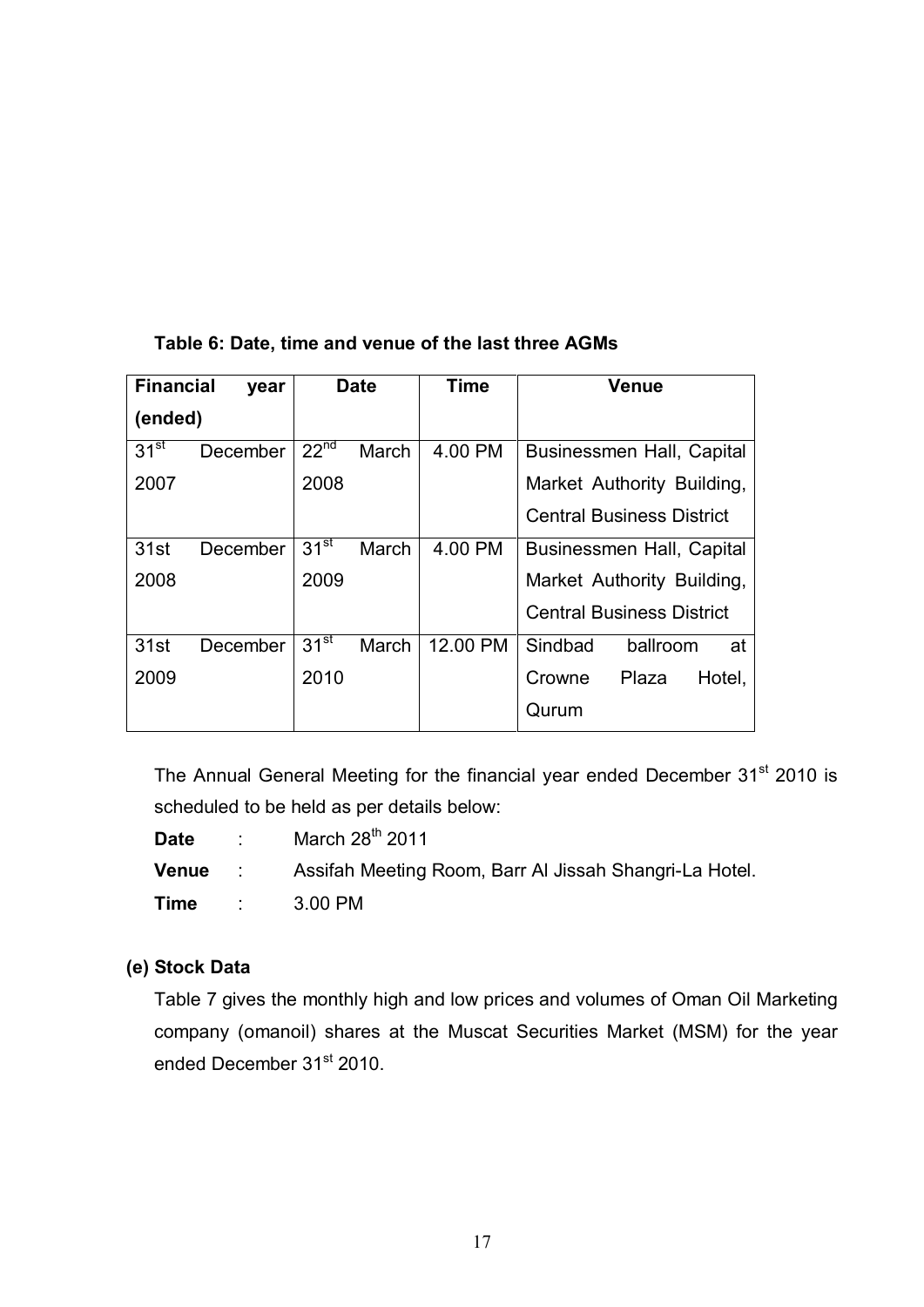| <b>Month 2010</b> | <b>High</b> | Low   | <b>Volume</b> |
|-------------------|-------------|-------|---------------|
| January           | 0.999       | 0.910 | 830,463       |
| February          | 0.999       | 0.930 | 300,993       |
| March             | 1.000       | 0.920 | 503,168       |
| April             | 0.955       | 0.920 | 117,213       |
| May               | 0.980       | 0.946 | 671,459       |
|                   | 0.97        | 0.91  | 348,196       |
| June              | 5           | 5     |               |
| July              | 0.980       | 0.945 | 880,804       |
| August            | 0.990       | 0.975 | 246,208       |
| September         | 1.060       | 0.986 | 117,950       |
| October           | 1.175       | 1.025 | 207,396       |
| November          | 1.185       | 1.058 | 603,150       |
| December          | 1.230       | 1.082 | 324,013       |

# **Table 7: Monthly share price data and volumes at the Muscat Securities Market (MSM)**

**Note:** High and low are in Rial Omani per traded share. Volume is the total monthly volume of trade (in numbers) in Oman Oil Marketing shares on the MSM.

# **Performance in comparison to broad based service sector index of Muscat Securities Market**

Chart A plots the performance of the Company's shares against the broad based Services sector index of the Muscat Securities Market (MSM) for the year 2010.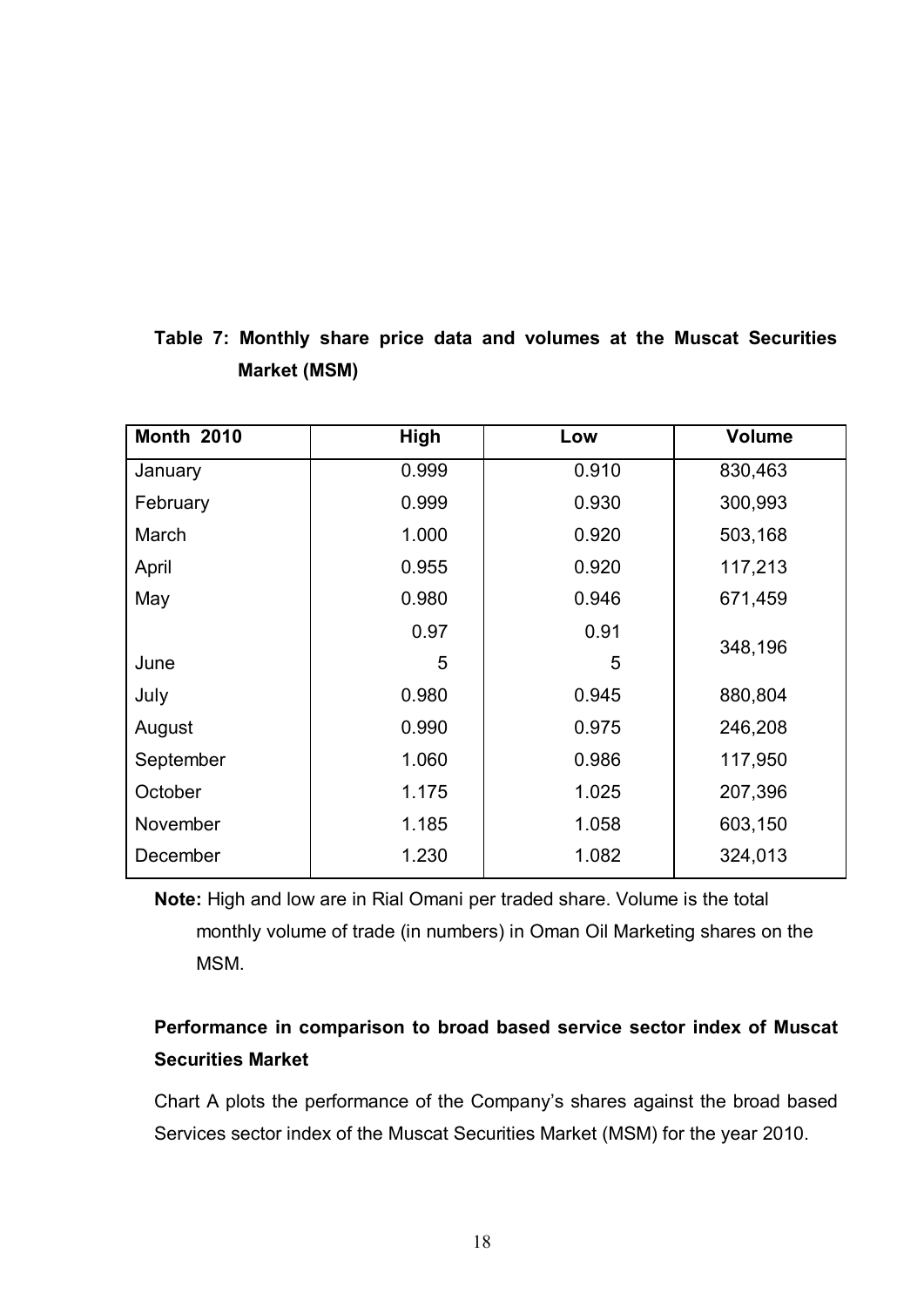

## **Chart A: MSM Service Sector Index vs. Oman Oil Marketing in 2010**

## **Distribution of shareholding**

Oman Oil Company SAOC holds 49% of the shares, whereas 51% of the shares are held by local investors or traded at the Muscat Securities Market. In line with the Commercial Companies Law and the Company's Articles of Association, 3,225,000 shares of the Company have a preferential characteristic, in that they are multi-vote shares. Oman Oil Company owning these multi-vote shares thereby is able to cast 34,830,000 votes (51.4%) at the General Meetings of the Company. However, this will not itself enable them to control an Extraordinary General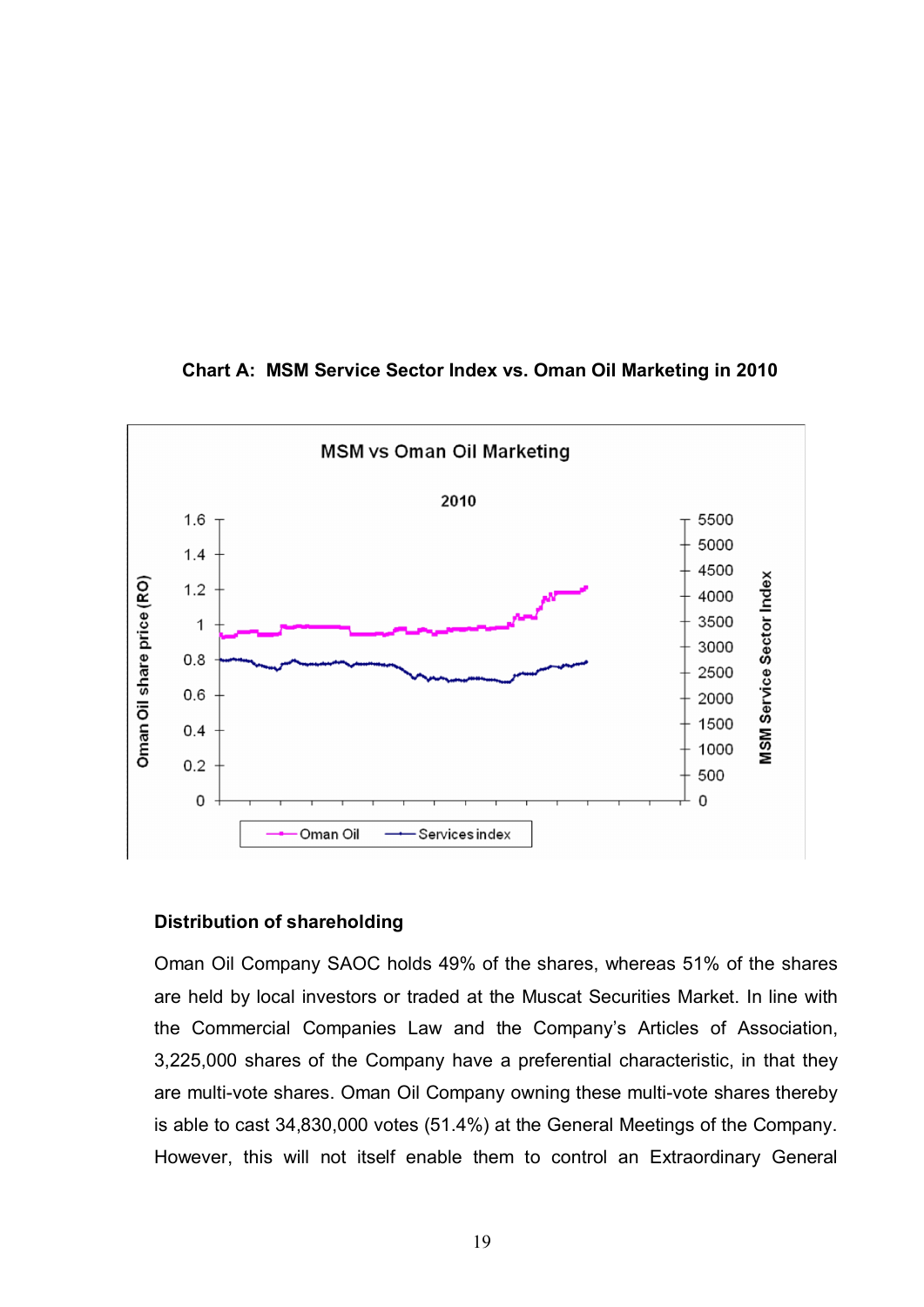Meeting of the Company. Table 8 gives the distribution pattern of shareholding of Oman Oil Marketing Company (omanoil) as on December 31<sup>st</sup>, 2010 whist Table 9 lists the names of the top ten shareholders in the Company on the same date with the number of shares owned and percentage age of holding (*the top ten shareholders are determined based on holdings in single account and not multiple accounts).*

# **Table 8: Distribution of shareholding by size class as on December 31st 2010**

|                        |               | <b>Shareholders</b> | <b>Shares</b> |              |
|------------------------|---------------|---------------------|---------------|--------------|
|                        |               |                     |               | $%$ to       |
| <b>Holdings</b>        | <b>Number</b> | % of Total          | <b>Number</b> | <b>Total</b> |
| Up to 5000             | 832           | 74.1                | 1,278,358     | 2.0          |
| $5,001 - 10,000$       | 119           | 10.6                | 890,764       | 1.4          |
| $10,001 - 20,000$      | 34            | 3.0                 | 489,764       | 0.8          |
| 20,001 - 30,000        | 24            | 2.1                 | 622,311       | 1.0          |
| $30,001 - 40,000$      | 16            | 1.4                 | 551,986       | 0.9          |
| 40,001 - 50,000        | 14            | 1.2                 | 646,692       | 1.0          |
| 50,001 - 100,000       | 31            | 2.8                 | 2,257,205     | 3.5          |
| $100,001 -$<br>200,000 | 13            | 1.2                 | 1,624,518     | 2.5          |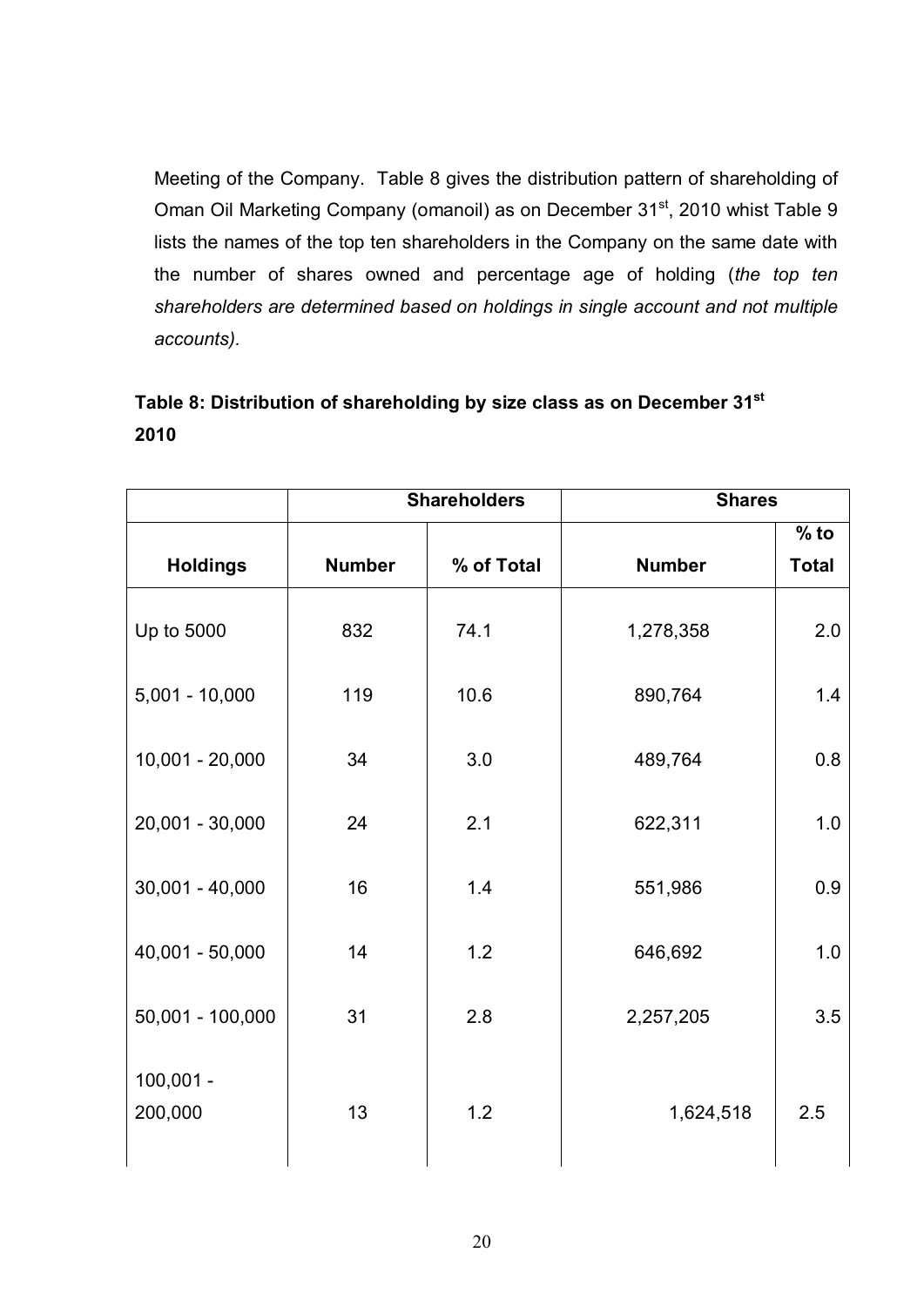| $200,001 -$   |                |       |            |       |
|---------------|----------------|-------|------------|-------|
| 300,000       | 26             | 2.3   | 6,853,073  | 10.6  |
|               |                |       |            |       |
| $300,001 -$   |                |       |            |       |
| 500,000       | 5              | 0.4   | 1,954,831  | 3.0   |
|               |                |       |            |       |
| $500,001 -$   |                |       |            |       |
| 1,000,000     | $\overline{2}$ | 0.2   | 1,341,009  | 2.1   |
|               |                |       |            |       |
| $1,000,001 -$ |                |       |            |       |
| 2,000,000     | $\overline{4}$ | 0.4   | 5,692,776  | 8.8   |
|               |                |       |            |       |
| 2,000,001 and |                |       |            |       |
| above         | 3              | 0.3   | 40,297,290 | 62.5  |
| <b>Total</b>  | 1,123          | 100.0 | 64,500,000 | 100.0 |

# **Table 9: Top 10 shareholders as on 31st December 2010**

|                                               | <b>Shares</b> |        |
|-----------------------------------------------|---------------|--------|
|                                               |               | $%$ to |
| <b>Holdings</b>                               | <b>Number</b> | Total  |
|                                               |               |        |
| Oman Oil Company SAOC                         | 31,605,000    | 49.00  |
| <b>Civil Services Pension Fund</b>            | 5,467,290     | 8.48   |
| Dhofar International Development & Investment |               |        |
| <b>Holding Co SAOG</b>                        | 3,225,000     | 5.00   |
| HSBC A/C Ministry of Defense Pension Fund     | 1,846,605     | 2.86   |
| <b>Public Authority for Social Insurance</b>  | 1,406,690     | 2.18   |
| Oman Cement Co SAOG                           | 1,237,190     | 1.92   |
| <b>BankMuscat SAOG</b>                        | 1,202,291     | 1.86   |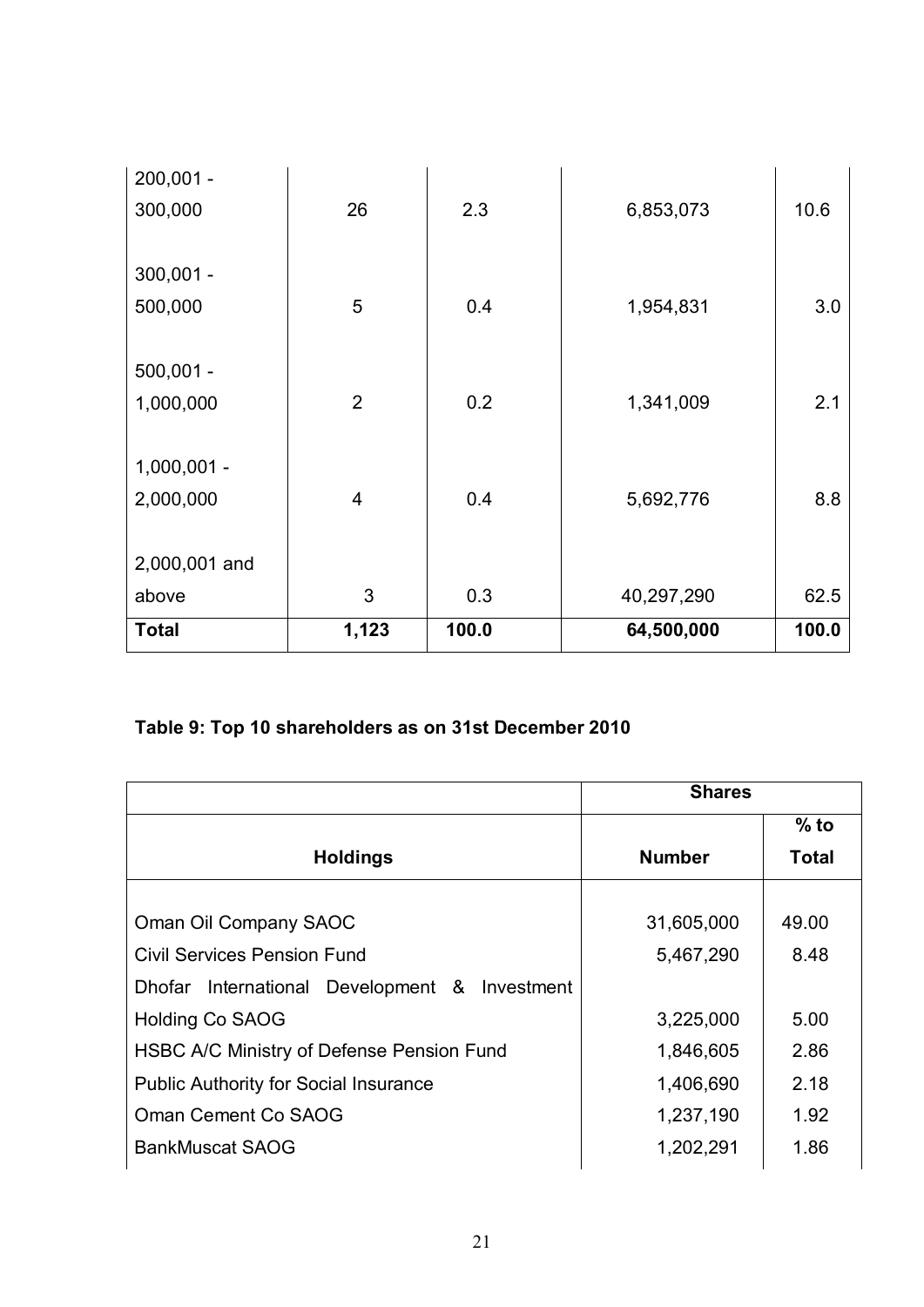| <b>Total</b>                       | 45,903,082 | 74.08 |
|------------------------------------|------------|-------|
| Bank Deposit Insurance Scheme Fund | 450,000    | 0.70  |
| Dhofar Insurance Co. SAOG          | 636,347    | 0.99  |
| National Equity fund               | 704,662    | 1.09  |

# **Outstanding GDRs/ADRs/Warrants/Convertible instruments and their impact on equity**

Not applicable for Oman Oil Marketing Company (omanoil)

## **Unclaimed Dividends**

Under the Commercial Companies Law and CMA guidelines, dividends that are unclaimed for a period of more than six months from the date of payment statutorily get transferred to the Investor Trust Fund administered by the Capital Market Authority. Table 10 gives the details of dividend payment since 2000 and the corresponding months when such unclaimed dividends were transferred to the stated Fund. The Company has no unclaimed dividends. All claims subsequent to the date of transfer for dividends not received need to be referred to the Muscat Depository and Securities Registration Company.

# **Table 10: Details of unclaimed dividend transferred to the Investor Trust Fund**

*Rial Omani*

| Year |               |                     |                        |               |                 |
|------|---------------|---------------------|------------------------|---------------|-----------------|
|      |               |                     | <b>Unclaimed &amp;</b> |               |                 |
|      |               |                     | <b>Amount</b>          | transferred   | <b>Month of</b> |
|      | $\frac{0}{0}$ | <b>Total Amount</b> | <b>Claimed</b>         | <b>Amount</b> | transfer        |
| 2000 | 22            | 1,419,000           | 1,412,344              | 6,656         | March-04        |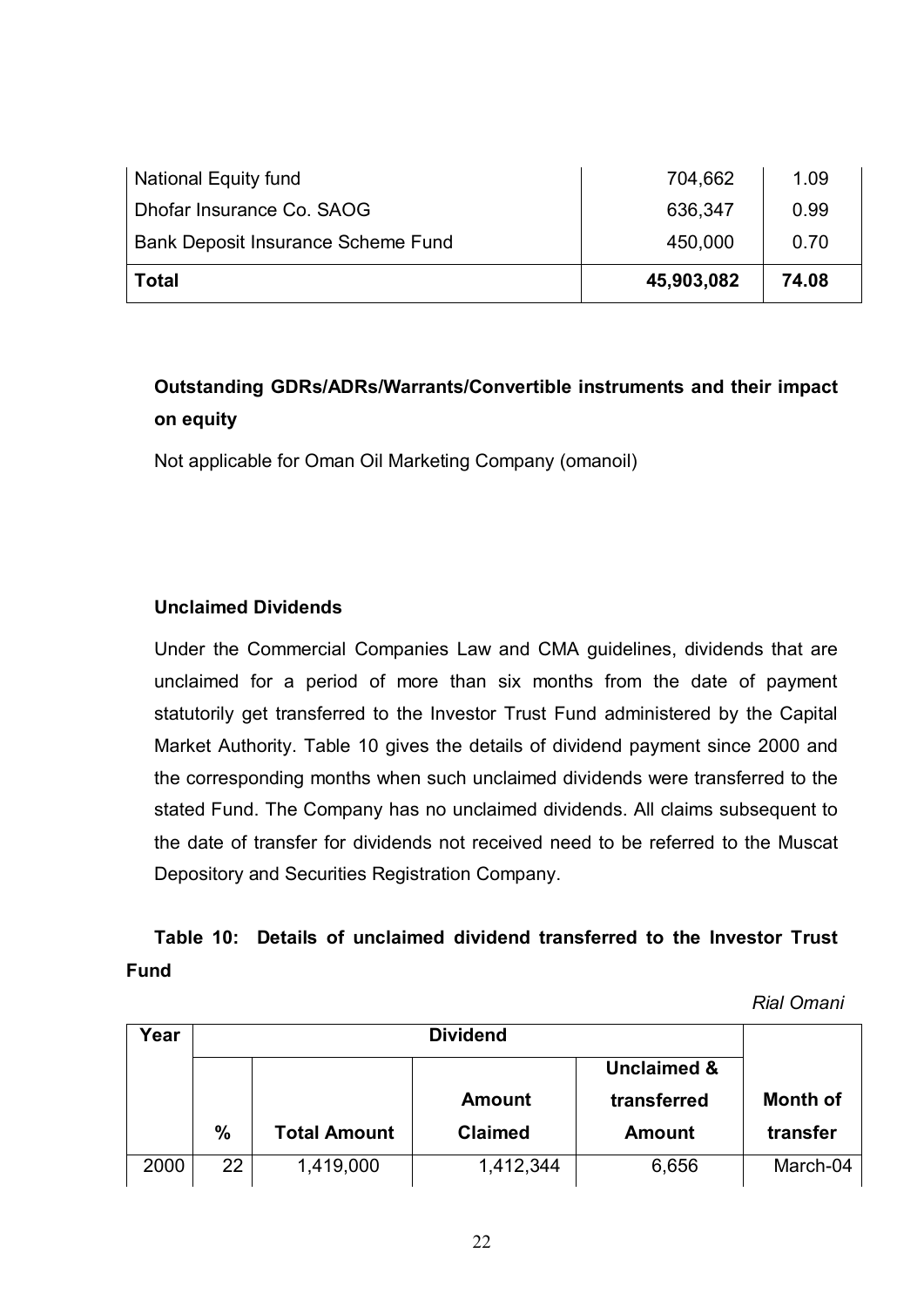| <b>Total</b> |      | 21,801,000 | 21,681,729 | 119,271 |            |
|--------------|------|------------|------------|---------|------------|
| 2009         | 35.0 | 2,257,500  | 2,250,813  | 6,687   | October-10 |
| 2008         | 35.0 | 2,257,500  | 2,251,143  | 6,357   | October-09 |
| 2007         | 47.5 | 3,063,750  | 3,039,924  | 23,826  | October-08 |
| 2006         | 47.5 | 3,063,750  | 3,040,022  | 23,728  | October-07 |
| 2005         | 45   | 2,902,500  | 2,893,469  | 9,031   | October-06 |
| 2004         | 30   | 1,935,000  | 1,925,685  | 9,315   | October-05 |
| 2003         | 26   | 1,677,000  | 1,662,844  | 14,156  | January-05 |
| 2002         | 25   | 1,612,500  | 1,604,414  | 8,086   | March-04   |
| 2001         | 25   | 1,612,500  | 1,601,071  | 11,429  | March-04   |

# **AUDITOR'S REPORT ON FACTUAL FINDINGS ON CORPORATE GOVERNANCE**

As required, the Auditors' have issued a separate report on Factual Findings on the Company's Corporate Governance Report and application of corporate governance practices and which is annexed to this report.

## **ACKNOWLEDGEMENT BY THE BOARD**

As required by the code of corporate governance the board of directors hereby confirm the following:

- · That it is the responsibility of the Board to ensure that the financial statements are in accordance with applicable standards and rules
- · That the internal control systems are adequate and efficient and that it has complied with all internal rules and regulations
- That there is no material items that effect the continuation of the company and its ability to continue its operations during the next financial year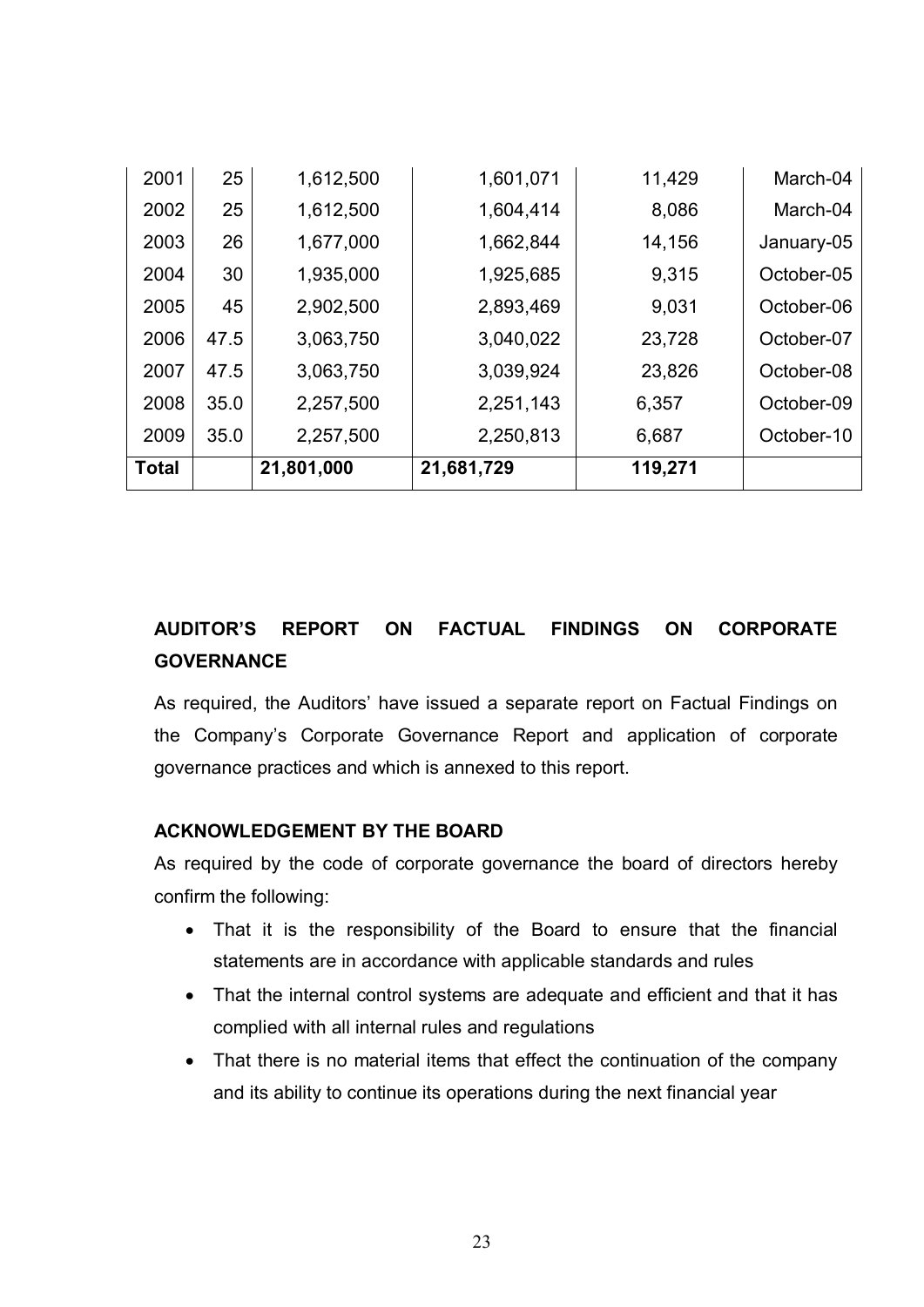| Salim Abdullah Al Rawas | Om         |
|-------------------------|------------|
| Chairman                | <b>CEO</b> |

**Omar Ahmed Salim Qatan** 

## **AUDIT COMMITTEE REPORT**

The Board of Directors of Oman Oil Marketing Company SOAG (OOMCO) is pleased to present the report on the Audit Committee of the Board for the financial year ended 31st December 2010.

### *Members and Meetings*

The Audit Committee during the year comprised the Directors listed below. The Committee had five (5) meetings during the financial year. Details of the members and the attendance of the meetings are as follows:

### **Members**

| a) Abdul Kader Darwish Al Balushi | Chairman |
|-----------------------------------|----------|
| b) Al-Sayyida Rawan Ahmed Al-Said | Member   |
| c) Assilah Zaher Al Harthy        | Member   |
| $\cdots$ . The state $\cdots$     |          |

### *Attendance of Meetings*

The audit committee met five times during the year: January  $25<sup>th</sup> 2010$ , April  $25<sup>th</sup> 2010$ , July  $14<sup>th</sup>$  2010, October 24<sup>th</sup> 2010 and October 26<sup>th</sup> 2010. The table below gives the attendance record.

| Members                           | Total |
|-----------------------------------|-------|
| a) Abdul Kader Darwish Al Balushi | 5/5   |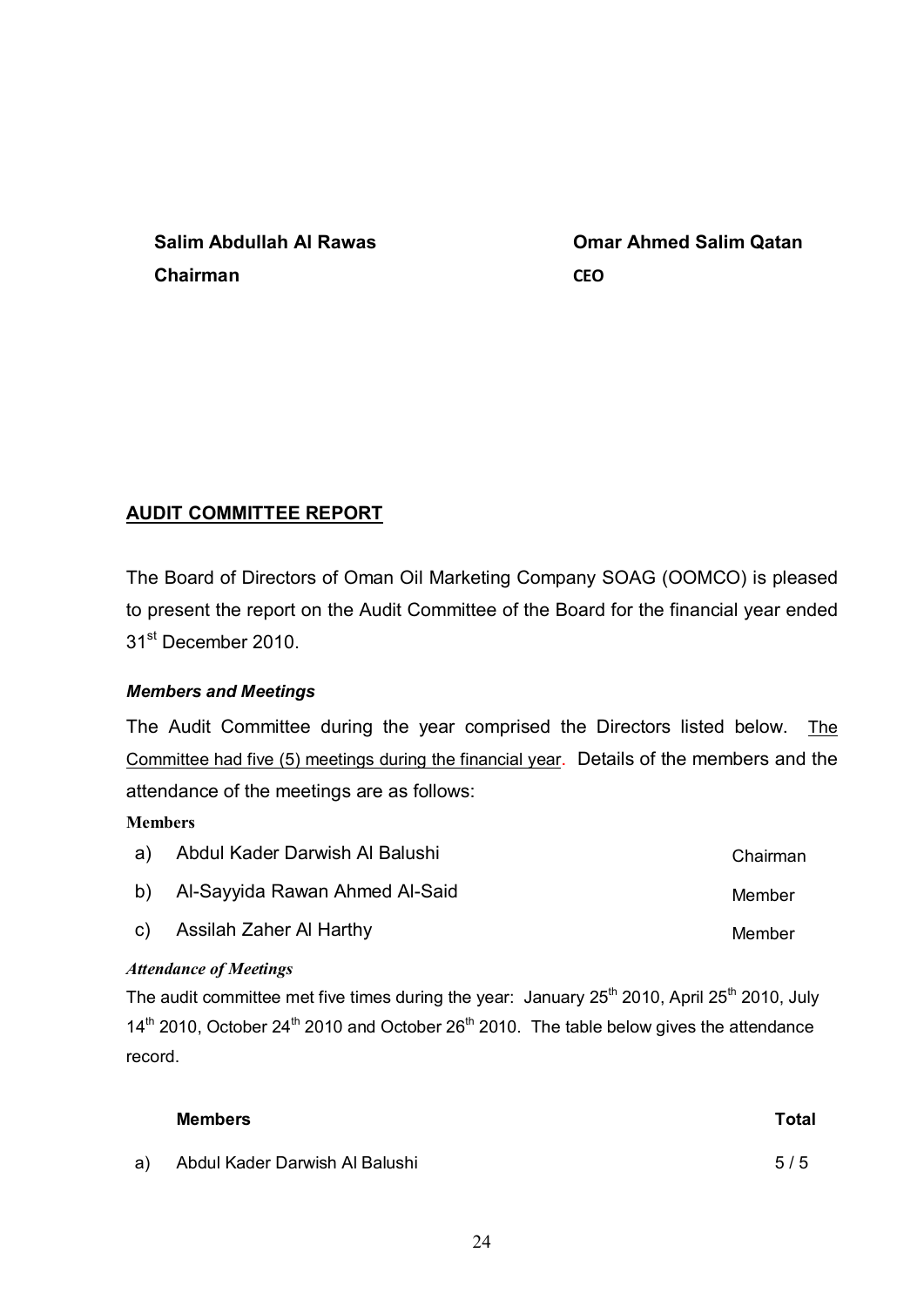| b) Al-Sayyida Rawan Ahmed Al-Said | 5/5 |
|-----------------------------------|-----|
| c) Assilah Zaher Al Harthy        | 5/4 |

### *Activities of the Committee During the Year*

During the year, the Audit Committee carried out its duties as set out in the terms of reference. The main issues discussed by the Audit Committee were as follows:-

- · Review of the audit plans for the financial year 2010 to ensure adequate scope and coverage over the activities of the Company;
- · Review of the audit reports of the Company prepared by the internal and external auditors and consideration of the major findings by the auditors and management's responses thereto. The review included a meeting with the external auditors without the presence of the management of the Company to deliberate on the audit issues;
- · review of the quarterly and annual reports of the Company prior to submission to the Board of Directors for consideration and approval;
- · review of the performance of external auditors and made recommendations to the Board on their appointment, scope of work and audit fees;
- · review the performance of the head of internal audit,
- · review of the risk management policy and risk management registers; enterprise and departmental level; prepared by management;

### *Terms of reference*

The terms of reference of the Committee are as follows:-

### **Composition of Committee**

The Committee shall be appointed by the Board of Directors amongst the Directors of the Company in accordance with the following guidelines:-

· The Committee shall consists of not less than three members; all being non-executive directors and a majority of them being independent,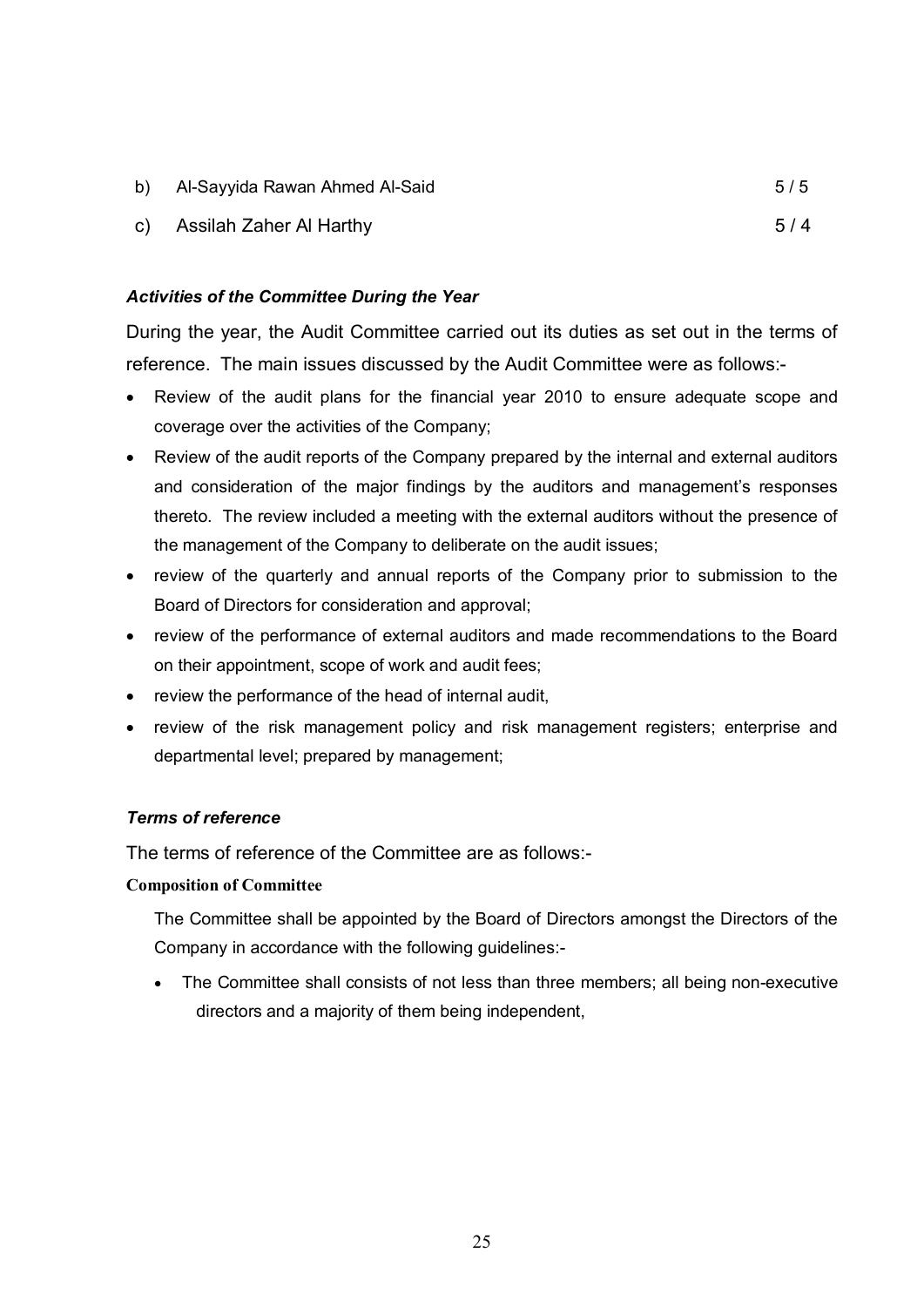- The members of the Committee shall elect a Chairman from among themselves who shall be an Independent Director.
- At least one member shall have finance and accounting expertise,
- The Audit Committee shall meet at least 4 times a year with majority of independent directors remaining present,
- · In the event of any vacancy in the Committee resulting in the non-compliance of the Code of Corporate Governance pertaining to composition of audit committee, the Board of Directors shall within three months of that event fill the vacancy.

### **Meetings**

**Meetings shall be held not less than four (4) times a year and, in addition to members of the Committee, will normally be attended by the Chief Executive Officer, General Manager Financial and Chief Internal Auditor. Other members of the Board, senior management and external auditors' representatives may attend the meetings upon invitation of the Committee.**

**The auditors, both internal and external, may request a meeting if they consider that one is necessary.**

**The quorum shall be two (2) members, a majority of whom must be Independent Directors. Minutes of each meeting shall be kept and distributed to each member of the Committee and of the Board. The Chairman of the Committee shall report on each meeting to the Board. The Secretary to the Committee shall be the Company Secretary.**

### **Rights and Authority**

### **The Committee is authorized by the Board:**

- to investigate any activity within its terms of reference and shall have unrestricted access to both the internal and external auditors and to all employees of the Group;
- · to have full and unrestricted access to information pertaining to the Group and the Company;
- · to have direct communication channels with the internal and external auditors;
- · to be able to obtain independent professional or other advice; and
- · To have resources in order to perform its duties as set out in its terms of reference.

**Notwithstanding anything to the contrary, the Committee does not have executive powers and shall report to the Board of Directors on matters considered and its recommendation thereon, pertaining to the Company.**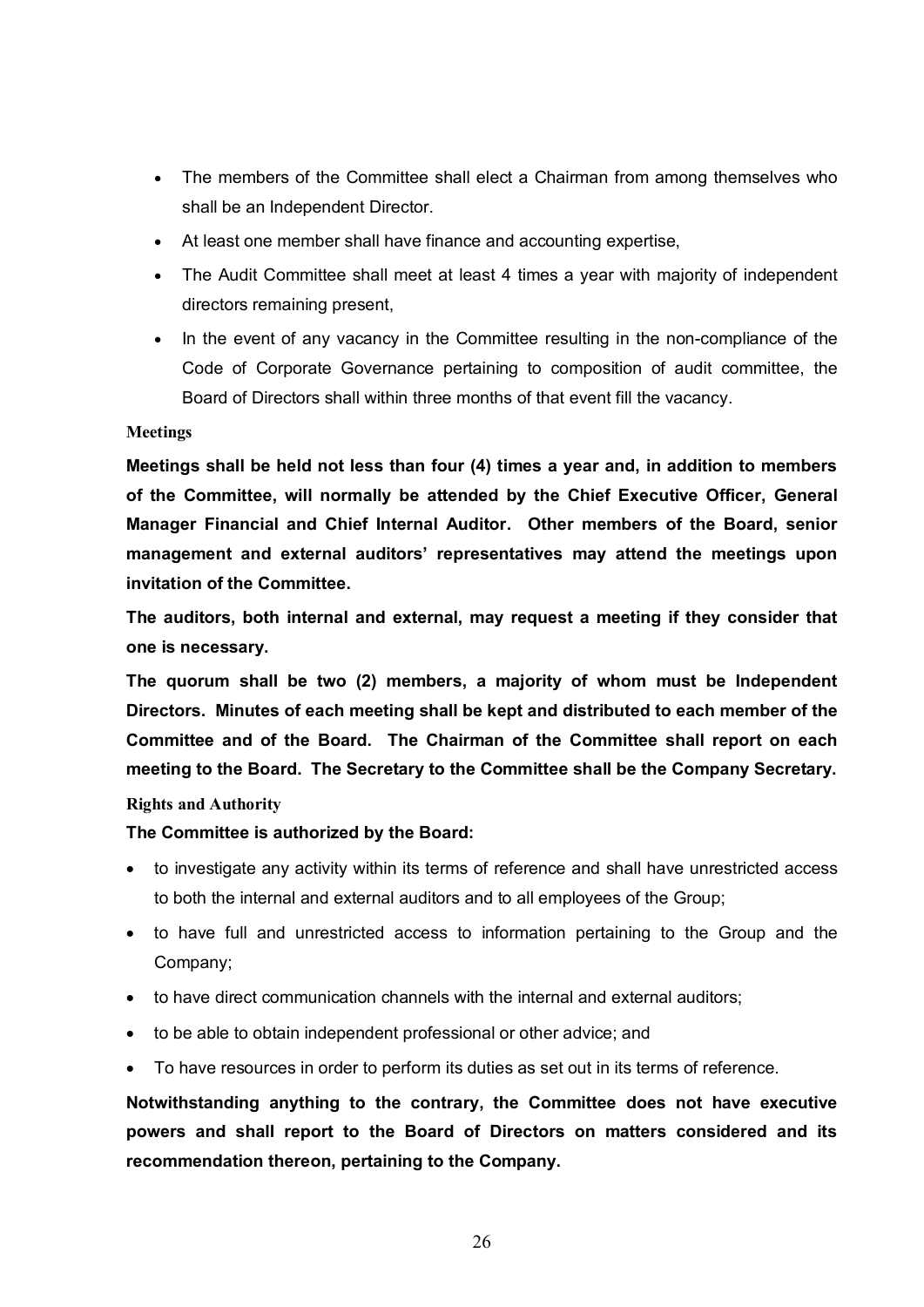### **Review of the Committee**

**The performance of the Committee and each of the members shall be reviewed by the Board of Directors at least once every three (3) years to determine whether the Committee and its members have carried out their duties in accordance with their Terms of Reference in the Corporate Governance Statement.**

### **Duties and Functions**

**The duties and functions of the Committee are as follows:-**

- · considering the name of the auditor in the context of their independence (particularly with reference to any other non audit services), fees and terms of engagement and recommending its name to the Board for putting before AGM for appointment;
- · reviewing audit plan and results of the audit and as to whether auditors have full access to all relevant documents;
- · checking financial fraud particularly fictitious and fraudulent portions of the financial statements;
- · oversight of the internal audit function in general and with particular reference to reviewing of scope of internal audit plan for the year, reviewing the reports of internal auditors pertaining to critical areas, reviewing the efficacy of the internal auditing and reviewing as to whether internal auditors have full access to all relevant documents;
- · Oversight of the adequacy of the internal control system through the regular reports of the internal and external auditors.
- · to review the quarterly and annual financial statements of the Company focusing on the matters set out below, and thereafter to submit them to the Board:-
	- $\triangleright$  any changes in accounting policies and practices;
	- $\triangleright$  significant adjustments arising from the audit;
	- $\triangleright$  the going concern assumption;
	- $\triangleright$  Compliance with accounting standards and regulatory requirements.
- · to consider the appointment, resignation and dismissal of external auditors and the audit fees;
- to discuss problems and reservations arising from the interim and final audits, and any matter the external auditors may wish to discuss;
- · to review the audit reports prepared by the internal and external auditors, the major findings and management's responses thereto;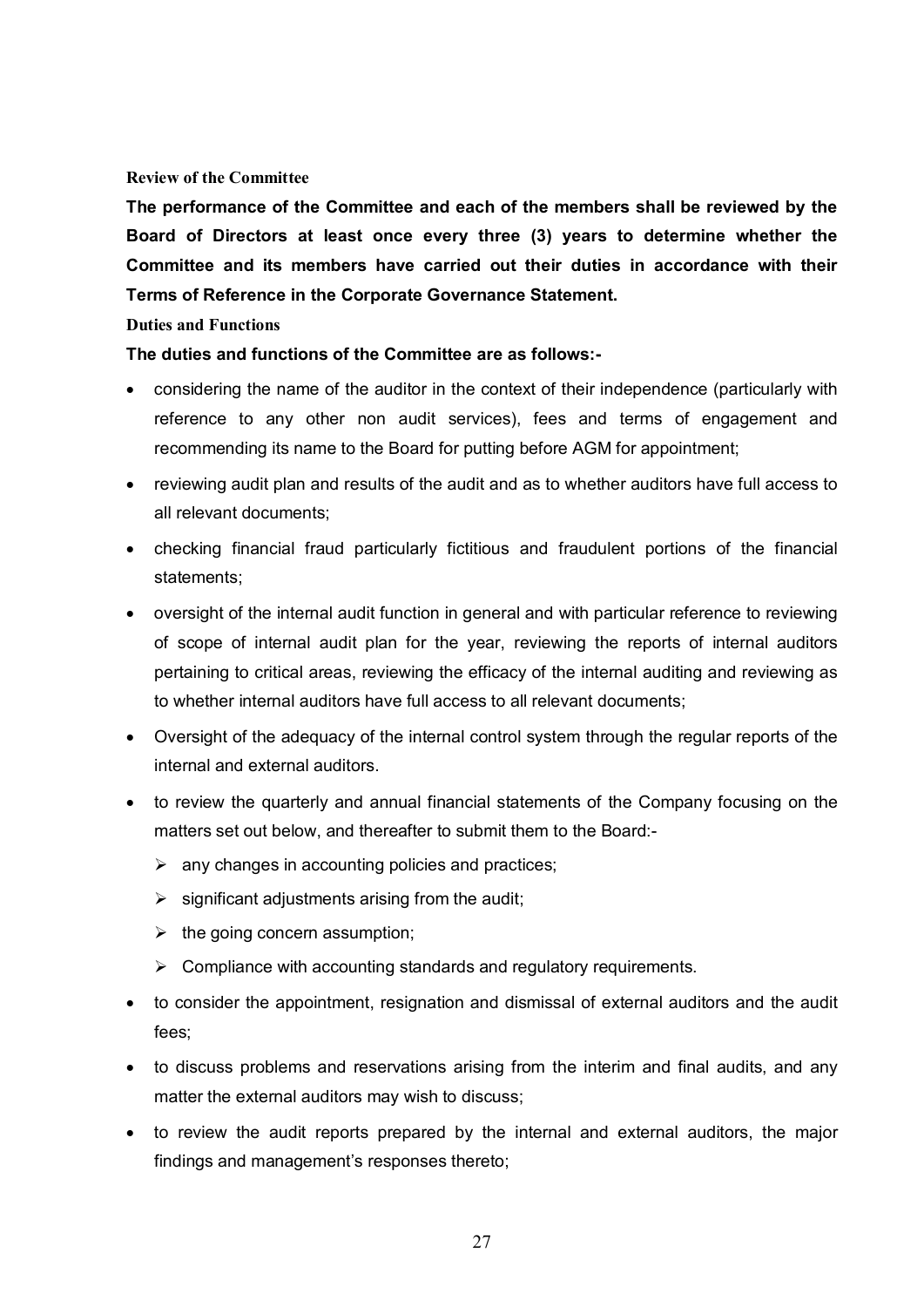- · to review the adequacy of the scope; functions and resources of the internal audit department and whether it has the necessary authority to carry out its work;
- to review the evaluation of the systems of internal control with the auditors;
- · serving as a channel of communication between external auditors and the board and also the internal auditors and the board;
- · reviewing risk management policies and looking into the reasons of defaults in payment obligations of the Company, if any;
- · to review any appraisal or assessment of the performance of executives in the internal audit department;
- · reviewing proposed specific transactions with related parties for making suitable recommendations to the Board and setting rules for entering into small value transactions with related parties without obtaining prior approval of audit committee and the Board; and
- · Any such other functions as may agreed to by Committee and the Board.

### *Risk Management Framework*

The Board subscribes to the fact that an effective risk management practices is a critical component of a sound system of internal control. Accordingly, the Audit Committee was given the mandate to ensure that there is a formal and on-going process in place to identify, evaluate and manage significant risks faced by the Company that may impede the achievement of the Company's objectives throughout the year. Among measures taken during the year are as follows:

- · Establishment of the Risk Management policy for the Company,
- · Audit Committee meeting to discuss and review the Enterprise Risk register and departmental risk register. The risk register provides a comprehensive view of key details for every risk including Key Risk Indicators and Management Action plans,
- · Update the Board on the progress of the Enterprise Risk Management.

Management is responsible for creating a risk-aware culture and for building the necessary knowledge for risk management. They also have the responsibility for managing risks and internal controls associated with the business and operations and ensuring the compliance with the applicable laws and regulations.

### *Internal Audit Functions and Activities*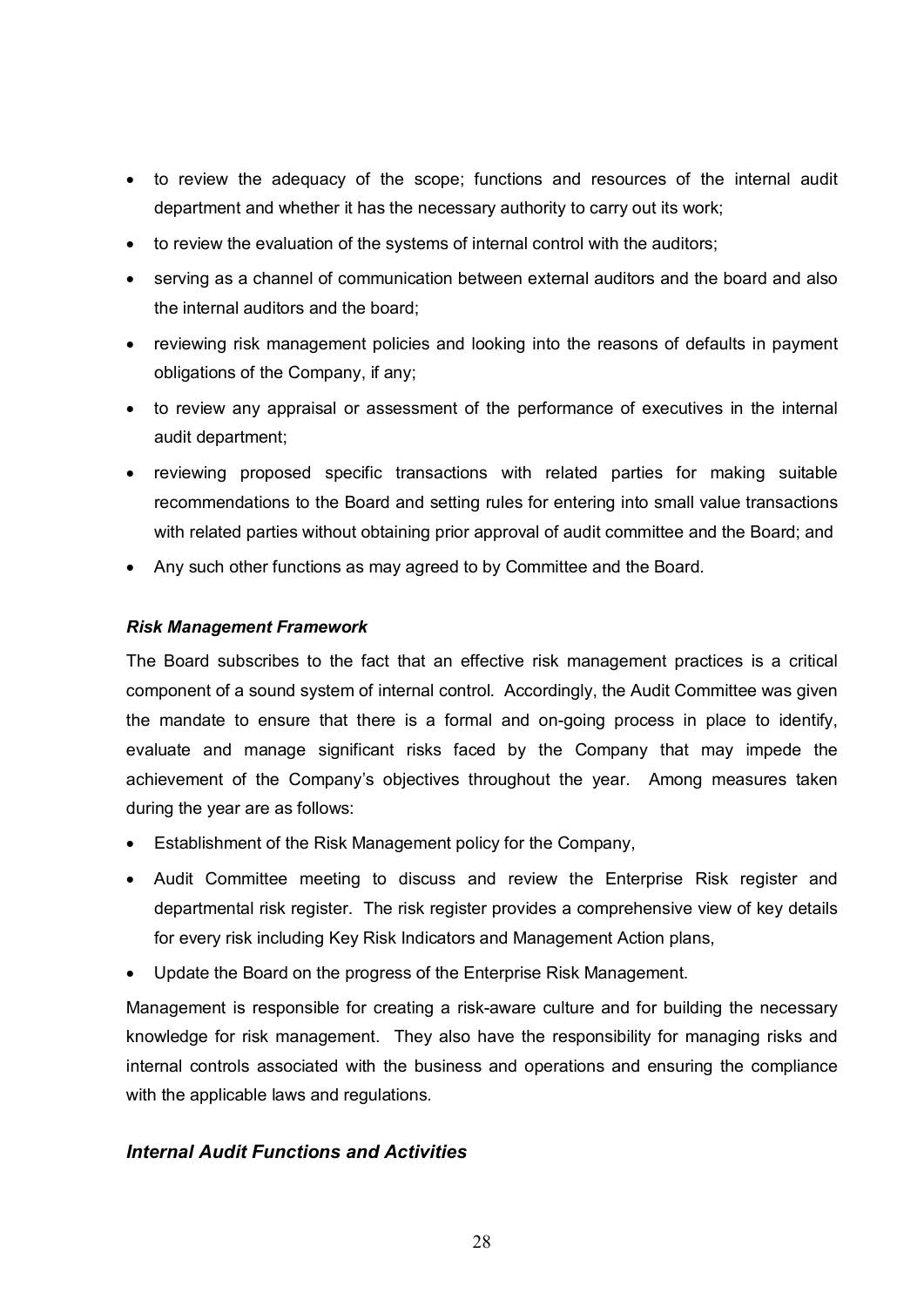The Company has an in-house internal audit function. The Internal Audit department reports directly to the Audit Committee and its principal activity is to undertake regular and systematic reviews of the system of controls so as to provide reasonable assurance that such systems continue to operate satisfactorily and effectively in the Company.

Throughout the financial year, audit assignments and follow-ups were carried out on units of operations. These were carried out in accordance with the annual audit plan or as special ad-hoc audits at Audit Committee's request. The resulting reports of the audits undertaken were presented to the Audit Committee and forwarded to the parties concerned for their attention and necessary action.

The Management is responsible for ensuring that corrective actions on reported weaknesses and suggested improvements as recommended are taken within the required timeframe.

The following activities were carried out by the Internal Audit department:

- reviewing and appraising the soundness, adequacy and application of controls to ensure effectiveness of internal control system in the Company,
- ascertaining the extent of compliance with established policies, procedures and statutory requirement,
- · Provides an independent assessment on the adequacy, efficiency and effectiveness of the Company's internal control system and advices management on areas that require improvement.
- · identifying opportunities to improve the operations of and processes in the Company,
- · Facilitate the Risk Management framework for the Company which includes the establishment of the Risk Management policy (approved by the Board on 27 January 2010), facilitation and reviewing the enterprise risk management register and departmental register of the Company.

### *Statutory Auditor*

The Company's external auditors are Deloitte Touche Tohmatsu Limited, a UK private company limited, the company has a network of member firms around the world devoted to excellence in providing professional services and advice. Deloitte is focused on client service through a global strategy executed locally in over 150 countries. With access to the deep intellectual capital of